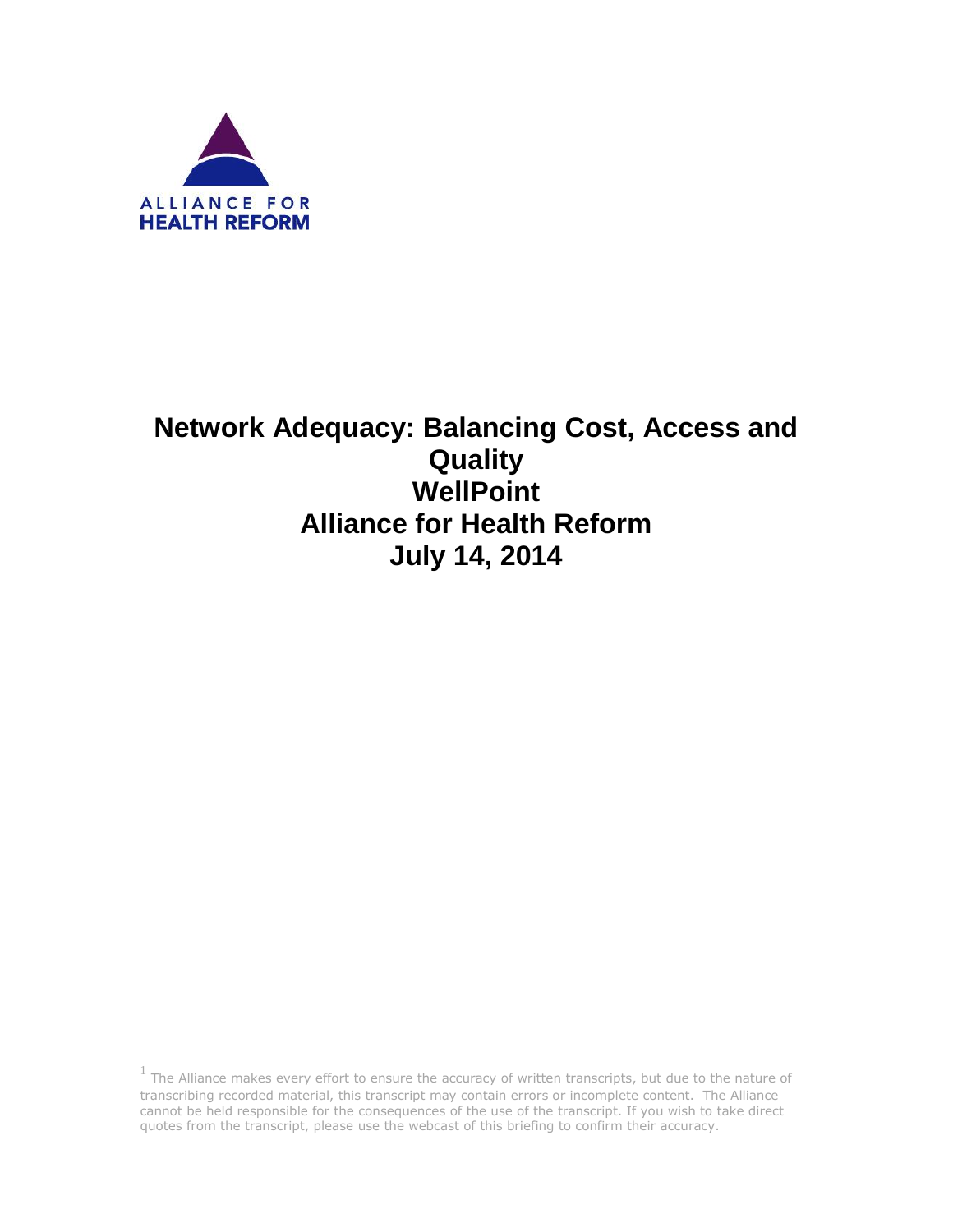ED HOWARD: Okay, my name is Ed Howard, I am with the Alliance for Health Reform and I want to welcome you on behalf of Senator Blunt, Senator Rockefeller, our board of directors, to today's program on the implications of a growing trend in America's health insurance market. That is offering consumer provider networks that exclude certain doctors, hospitals and other medical providers. Some people call that a "narrow network". Some people call it a value oriented network and a lot of people call it controversial. Some of the changes that are brought about by the reform law made it harder to hold down costs using some of the traditional methods, making sure all policies covered things like maternity benefits and that a pre-existing medical condition didn't exclude a person from getting covered. And these new "slimmer" networks are a partial response to that set of changes and therefore the dynamic forces that are work in the insurance marketplace. They are designed to help hold down costs of care and thus insurance premiums, while protecting or improving quality. But some folks worry that these networks hamper provider choice or keep a patient from continuing treatment, using the doctor or health facility that they have depended on. Today, we are going to take a closer look at those concerns and at the efficacy of these new networks themselves. We will also hear about some of the efforts to regulate them. We are pleased to have as a partner in today's program, Wellpoint, which among other parts of its business operates Blue Cross plans in a dozen states and offers coverage for one in nine Americans.

A couple of logistical items before we get started. If you are in the mood to Tweet, the hashtag is #networkadequacy and if you need WiFi to connect before you Tweet, the instructions on how to do that are on the screens and I think on the tables in front of you as well. We have had some adjustments to the program; therefore, some of the documents in your packet may not be quite up to date. If that is the case, you can get the most up to date versions on the Alliance website, which is allhealth.org. In the packets that you do have, there are some important pieces of information including speaker bios, a new improved speaker bio list with a lot more information than you are going to get from the verbal introductions. There is a materials list, single pager, in your kits and to the extent that we had them, the Power Point presentations we received in advance. And if you go to our website at allhealth.org, all of that is online and you can share it with your colleagues. As a matter of fact, I think one of the items that we didn't get updated before we had to come on over, was the selected expert list and you will find that on our website. There will be a video recording in the next couple of days, a transcript also, a couple days after that at allhealth.org. We commend that to you. There is a green question card you can use to ask a question once we get to that part of the program. There is a blue evaluation form, which I plead with you to prepare to fill out and hand in so that we can improve these reapings for your best use. And if you are watching on C-SPAN, you can find all of that background information including speaking bios and the slides that they will be using at the Alliance website, allhealth.org.

# These afore mentioned experts are indeed a very good program for your use. They are going to detail the trends in the composition of provider networks and explore the cost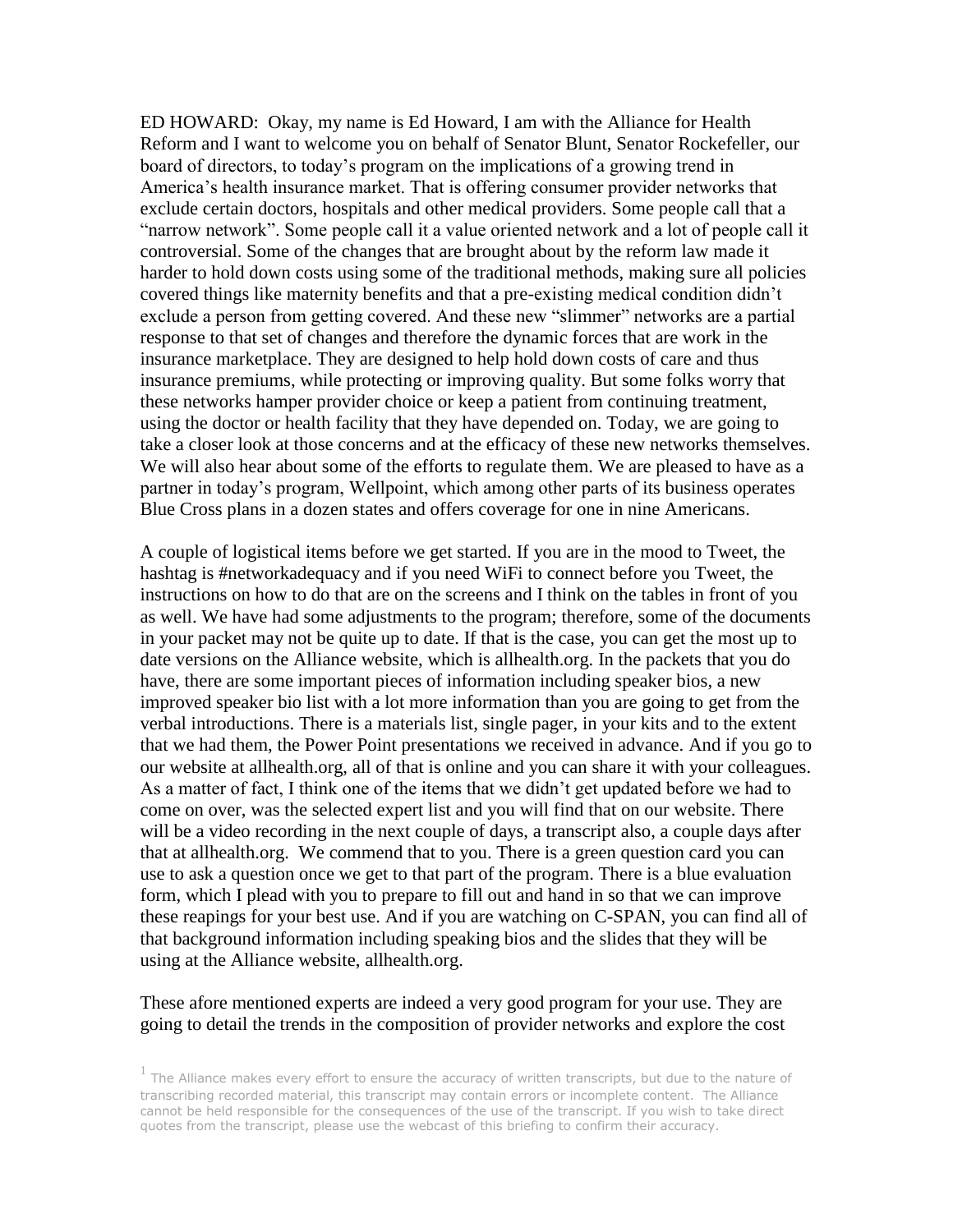access in quality tradeoffs that we have been talking about. We had an active weekend at the Alliance as we found out that two of our schedule speakers, Colin Drozdowski of Wellpoint and Jolie Matthews of the National Association of Insurance Commissioners were going to be unable to join us today, but we are pleased to have excellent last minute substitutes. Before I introduce this shiny new lineup of panelists, let me first add a word of thanks to the Alliance staff, particular Marilyn Serifini but also Dexter Williams and our fine summer interns, Joe Cohen and Bejan Mariar for their nimble work over the last 24 hours to allow us to proceed more or less smoothly this morning.

So let me give the merest of introductions to this new lineup, let me do it all at once to keep from destroying the continuity once we get started. We are going to have as our lead off, Daniel Durham; he is the Executive Vice President for Policy and Regulatory Affairs for America's Health Insurance Plans – AHIP, where he is charge of healthcare reform implementation efforts and policy activities. And we have asked Dan to describe what narrow networks are, what factors AHIP's members use when putting them together and operating them and what some of the challenges are in doing that. Actually we are not going to have him first, but he's worth waiting for. And as consolation for having to wait for him, you are going to hear from Paul Ginsburg leading off, who is one of the country's noted health economists. He occupies the Norman Topping Chair at the Shafer Center for Health Policy and Economics at the University of Southern California. We have asked Paul to address the implications of this trend for healthcare costs and quality and consumer involvement. Then following Dan, we are going to turn to Katherine Arbuckle who is Senior Vice President and Chief Financial Officer of Ascension Health, the largest non-profit healthcare system in America. And Katherine is going to discuss Ascension's experiences across the country. It has 70 plus hospitals or so and other facilities that participate in some that works and not in others. So that will be an interesting real life experience. Finally we will hear from Brian Webb, who is the Manager for Health Legislation and Policy at the National Association of Insurance Commissioners – NAIC. Brian is going to talk about how insurance commissioners are examining and acting on this trend and perhaps also describe some of the considerations involved in the model regulations that NAIC is in the middle of crafting. So let's get right to it. We are going to start with Paul and we are very happy to have you with us.

PAUL GINSBURG: Thank you very much Ed. I am really pleased to be here because I always enjoy speaking at Alliance for Health Reform events and so today I'm going to talk about – I have been using the term "limited networks", it's I think less value charged. And really about why we have these – these plans have really been around for a long time, but with the development of the public exchanges, became far more prominent and just put the issue on the radar screen of a lot more policy makers. I want to start being the economist, saying that limited networks do have the potential to substantially lower costs. Basically they do this – the beginning is identifying which providers are lower cost or higher value and insurers in developing these networks do have the opportunity to use broader measures of costs than just unit prices. And one of the ironic things is that some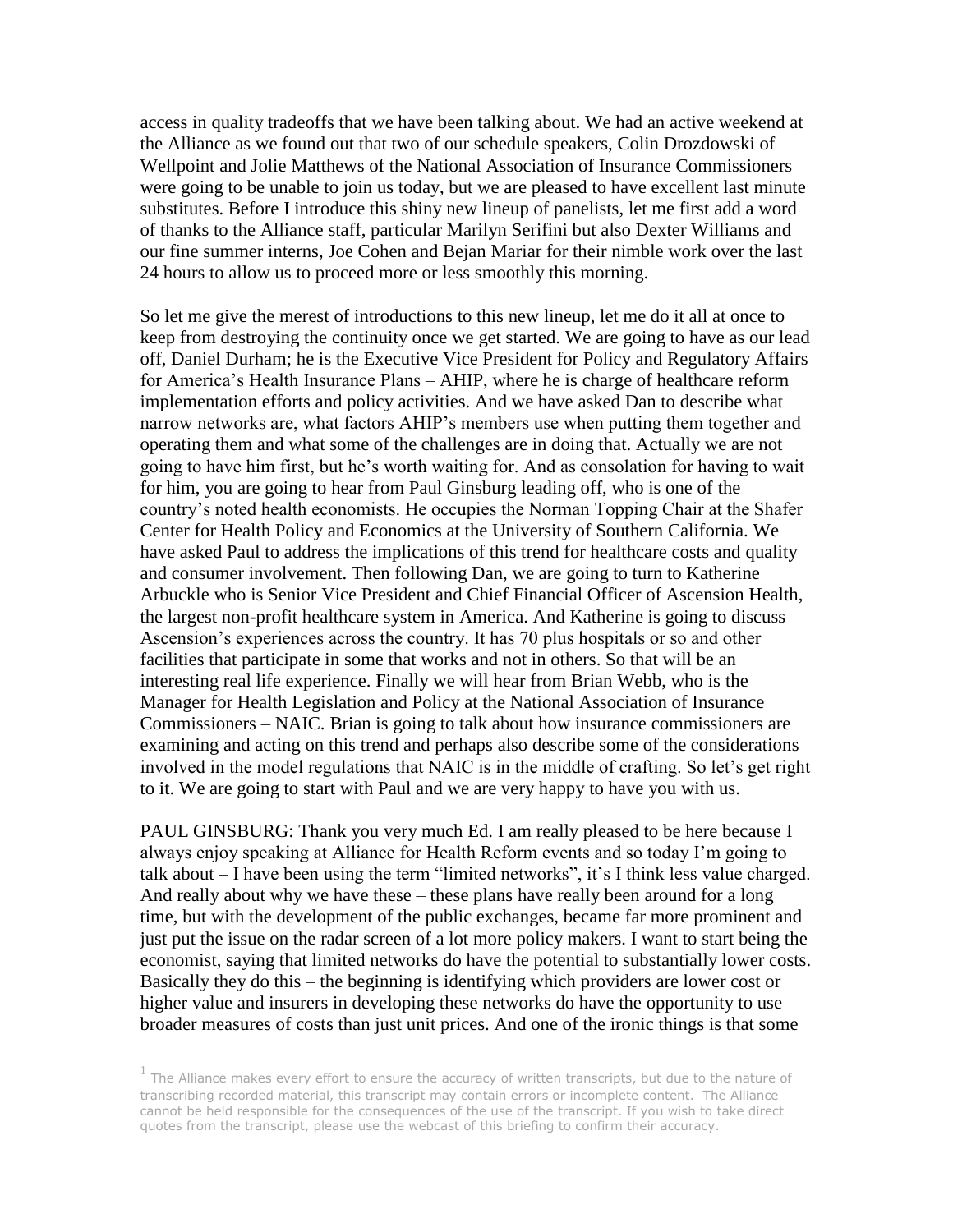of the measurements of providers to assess who to invite into a limited network, are very parallel to some of the payment reforms that you have heard about. Like episode bundling, patient centered medical homes and the like. So quietly they are moving in the same direction. So where does the savings come from? The savings come from steering volume to lower cost providers and that is a direct thing. In addition, if you are successfully steering patients or have a good prospect of it, you can negotiate lower unit prices with some of the providers in a market. When enough plans do this in a market – enough people are involved, this will strengthen provider incentives to lower costs. Limited networks can also support integration in delivery and this fairly new. If we are going to have provider led plans playing a bigger role, whether they are the providers of the insurer or in partnership with an insurer, limited networks are critical to their being viable because it's really important to steer enrollees to the delivery system's providers. This approach, through our work at the Center for Studying Health System Change, since the mid '90s, we saw provider led plans develop in the mid 1990's and the whole purpose was the expectation that they could offer plans with networks limited to the system's providers. And these were abandoned for the most part when limited networks disappeared back then. I want to briefly mention the highlights of the McKinsey work, about the experience in public exchanges. And they estimated that narrow network plans were available to 92% of consumers using the exchanges and that broad network plans were available to 90%. That narrow network plans accounted for 48% of the offerings and 60% in metropolitan areas. And the key thing was that broad network offerings had premium increases – 13% to 17% greater than the narrow network offerings.

So what is behind the rapid growth in limited networks? Well, I think a big basic reason is that health spending now is increasingly higher in relation to income. So – and we all know about – that is from advancing technology and higher unit prices and it's led to a situation where broad provider choice is a luxury that fewer people can afford. But the key break with the past really was the development of public and private health insurance exchanges. I would say there are two key things. One is that the freedom from one size fits all requirements. If you are an employer and you are offering your employees a plan, there is a strong pressure to make it a plan that almost everybody is going to find attractive. That is not the environment to offer unlimited network plans is. But with exchanges, you are freed from that, because there are a lot of competitors in most exchanges and a plan can be very successful on an exchange if it appeals to just half or even less of the population. This would be a disaster in employer based coverage, unless that employer was offering a wide variety. The other aspect is fact that the subsidies to consumers are fixed. They are based on the second lowest silver plan premium in a marketplace in the Affordable Care Act or in private exchanges. They are also fixed. So it means that consumers are spending their own money for the marginal cost of a more expensive plan.

### To do this, some basic tasks need to be done well and they haven't always been done well over the past year. Or this year to date. One is accurate and accessible consumer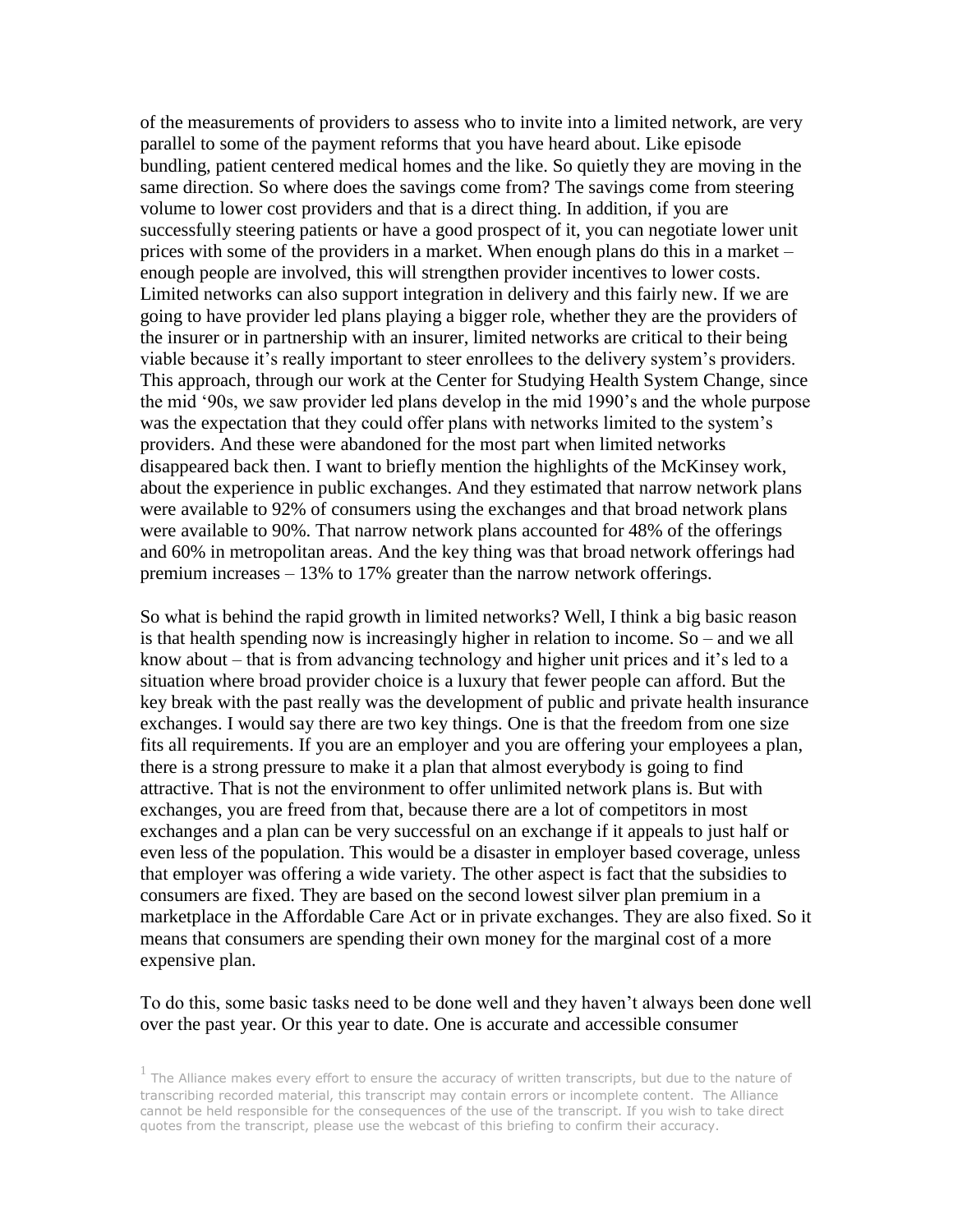information on the network status of providers and their roles for both plans and exchanges. And I'm often surprised that we don't see more products on exchanges like what the Federal Employees Health Benefits Plan uses. It's a tool from Consumer Checkbook where people click on a plan, they put the names of their providers in and they see which plans those providers are in the network of. There is a need to monitor the network provider capacity. There is the possibility that a lot of plans have the same providers the network and those providers are overwhelmed. This will straighten out over time, I'm sure. And also there needs to be recognition of some of the sub specialties and the attention to physician's hospital admitting privileges in specialties like ophthalmology and orthopedics, they are pretty specialized and someone who has a problem with a retina or a problem with their foot probably doesn't want to just go to any old ophthalmologist or orthopedist. There needs to be a speedy exceptions mechanism to allow a patient with highly specialized need to meet them at network pricing and also something that perhaps the responsibility of exchanges, is ensuring that broad network plans are also available. Now, just a few comments on regulation of network adequacy. There clearly is a need for regulation but there is a very high cost if the regulation goes too far. I think the key needs are basically the transparency needs and the basic tasks I mentioned. Also a need to prevent risk selection strategies based on poor coverage of some specialties and a consumer protection needs, which I would describe as basically – if there are some networks that very few informed consumers would find acceptable, it's probably best that they shouldn't be on the market.

I think some of the dangers is disarming the most powerful market tool that is available, to address the effects of increasing provider leverage in negotiating with insurers. Prices have been going up rapidly, they are most – explain most of the rise in spending. So the success with limited network plans is going to be important for health spending, especially for lower income consumers. Also I am concerned about interfering with some of the steps towards clinical integration.

Let me just talk about the politics. It's inevitable that pressure from providers to be included in narrower networks will happen. We have seen it now particularly from pediatric hospitals being particularly outspoken and we have had any willing provider laws in a number of states that actually have been around since the 1980's, which seem to be a particularly misguided response to this issue. But in contrast to the 1990's, consumers seem much more of a stake of having lower cost products available as a choice. Federal government also has a stake in how high silver plan premiums are and I'm suspecting that we will have a much more nuanced reaction to these issues – thank you.

DANIEL DURHAM: Well, good afternoon everyone, it's a pleasure to be with you today. I plan to briefly cover five topics in my presentation. I will start with some of the latest consumer satisfaction polling and then I will turn to how networks are focused on delivering value to consumers and then a little bit about the importance of increased

 $<sup>1</sup>$  The Alliance makes every effort to ensure the accuracy of written transcripts, but due to the nature of</sup> transcribing recorded material, this transcript may contain errors or incomplete content. The Alliance cannot be held responsible for the consequences of the use of the transcript. If you wish to take direct quotes from the transcript, please use the webcast of this briefing to confirm their accuracy.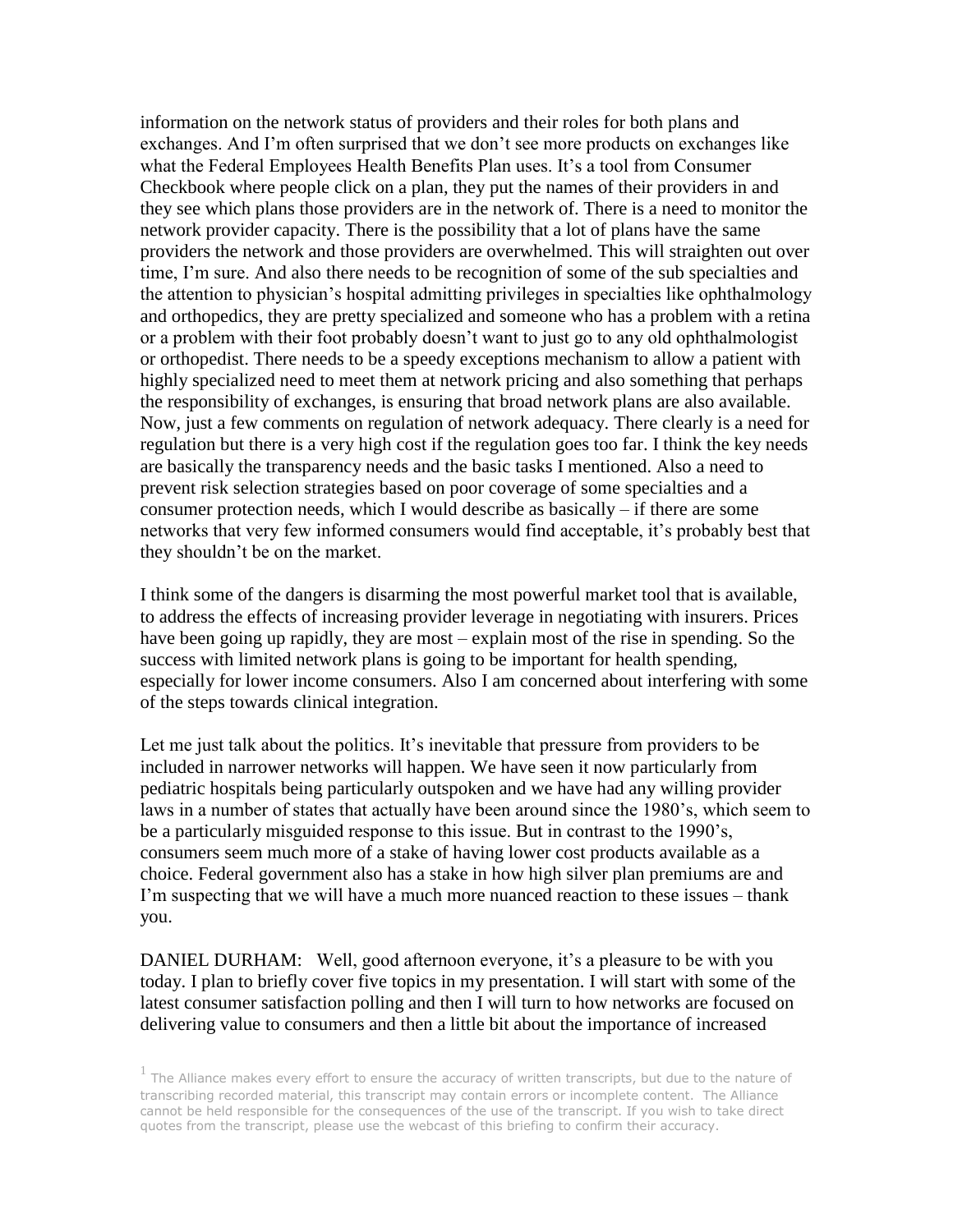choice and how those choices enhance the value proposition. And then a little bit about how networks are built based on a recent study that we commissioned by Milliman. Then finally I will wrap it up with our commitment to consumers, which really focuses on accessibility.

The Commonwealth Fund recently examined attitudes about satisfaction of coverage in exchanges and found that nearly three out of four are satisfied. This is consistent with the recent morning consult poll that showed that 74% are satisfied with their health plan. And directionally, this matches with what we have seen in private polling, showing that more than nine out of ten registered voters are satisfied with their private health insurance coverage. Consumers' preference for balancing provider access with cost is another very important consideration. A recent poll indicated that 57% of small employers would choose a smaller provider network if it resulted in a 5% reduction in their premium. And this increased to 82% if the result were a 20% reduction in premium. In another morning consult poll of consumers, showed a similar preference with 58% preferring a less expensive plan with a limited network of doctors and hospitals.

Well, health plans are focused on value by finding the right balance for consumers between quality, affordability and choice. Plans are constructed on the premise of ensuring the highest quality at the lowest price to deliver that value to consumers. The Milliman Report I mentioned, finds that high value provider networks allow for more affordable coverage options with 5% to 20% lower premiums compared to broader network plans while placing an emphasis on quality and effectiveness of providers. The McKinsey Report found similar results. Many consumers are looking for this type of balance that delivers value, affordability and choice.

Regarding choice, the recent McKinsey Report that Paul summarized in his presentation, shows that consumers now have expanded choice of network offerings on the exchanges. Broad networks are available to close to 90% of the population. Mirror networks are available to 92%. This increased prevalence of narrow networks gives consumers a wider range of value proposition and prices among health plans. Importantly, McKinsey found that there is no meaningful performance difference between broad and narrow exchange networks based on CMS hospital metrics.

The Milliman Report explains in some detail that high value provider networks are specifically geared toward providing personal and comprehensive care to patients in an environment where providers effectively communicate and coordinate with each other, regarding the best treatment for patients. High value networks are developed through a deliberative evolution process with providers that consider more than just fee levels. Active cooperation and collaboration between health plans and participating providers is really the hallmark of success for high value networks. Performance on quality measures is the key part of the criteria used for provider selection and inclusion in a plan's network. In addition, health plans must meet robust standards for network adequacy and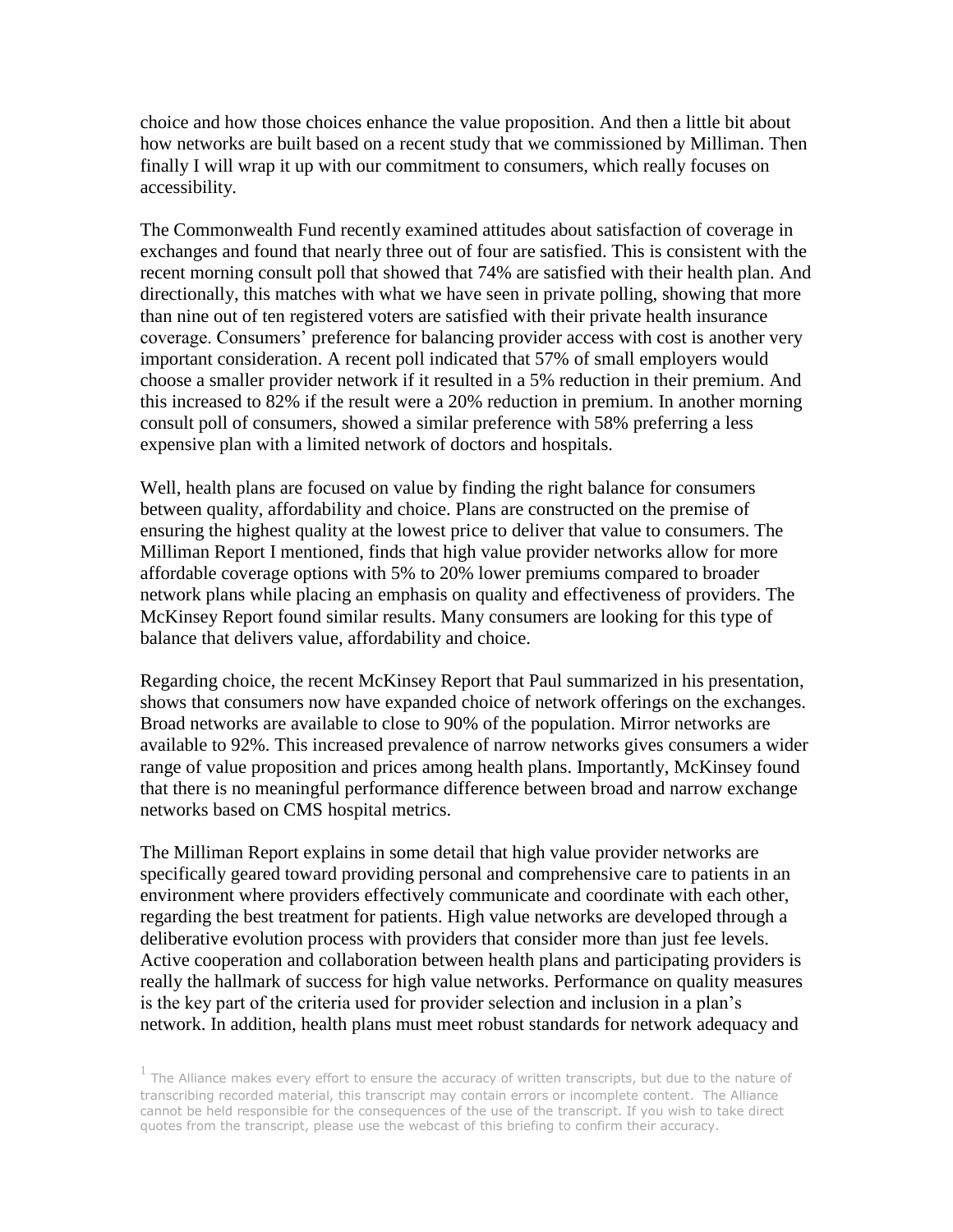access to care. Professional accrediting organizations like NCUA and URAC require plans to meet standards for access and availability for service and measure themselves against these standards on an annual basis. State and federal network adequacy laws ensure that consumers have access to a sufficient number and type of physicians and hospitals and health plan provider networks. Importantly, network development is now occurring in a reform market where health plans have new requirements that restrict their ability to vary plan design and control costs, including essential health benefits, preventive coverage requirements, limits on cost sharing and restrictions on age rating. Variation in network design is one of the few tools for health plans to keep costs low for consumers while ensuring quality.

So here is our commitment to consumers. This is an important slide, so I will spend a little time on this. Our healthcare system is in a period of significant change, which means now more than ever, patients are looking for value and stability in their coverage. Understanding that it is health plan's top priority is to provide consumers with the information they need to navigate the new system and to make the decisions that are right for them. One important step health plans are taking is to improve transparency. I know Paul talked a lot about this. While the use of provider networks has been a key tool in delivering value by preserving benefits, mitigating the impact of rising costs and promoting quality of care, consumers may not be aware of the critical role networks play, how they work or understand which providers are in their networks. Consumers should have the information they need to make the right choices for themselves and their families and that is why health plans support ensuring great transparency of network design by providing accessible, understandable and up to date information about which providers are in a network and timely notice to consumers when providers leave the network. Providing a summary of information about how plans put together their tailored networks to balance cost, quality and access considerations. Providing information on how consumers can appeal plan decisions, submit complaints or obtain referrals to out of network care when necessary. And we also support continuity of care for a minimum of 30 days for individuals undergoing an active course of treatment for conditions that require a more complex care, for serious terminal illnesses and for mental health.

So that wraps up my presentation. Thank you and I look forward to our discussion.

ED HOWARD: Thanks very much Dan and we will turn now to Katherine Arbuckle from Ascension.

KATHERINE ARBUCKLE: Thank you all, everyone in the room, for allowing me, on behalf of Ascension Health to have this opportunity to have this important discussion with you today. Just a little background, Ascension Health is, as Ed mentioned, the U.S.'s largest Catholic health system as well as the largest not for profit health system. We have more than 1900 sites of care in 23 states and the District of Columbia. All the health systems that are sponsored by Ascension Health have considered participating in

 $<sup>1</sup>$  The Alliance makes every effort to ensure the accuracy of written transcripts, but due to the nature of</sup> transcribing recorded material, this transcript may contain errors or incomplete content. The Alliance cannot be held responsible for the consequences of the use of the transcript. If you wish to take direct quotes from the transcript, please use the webcast of this briefing to confirm their accuracy.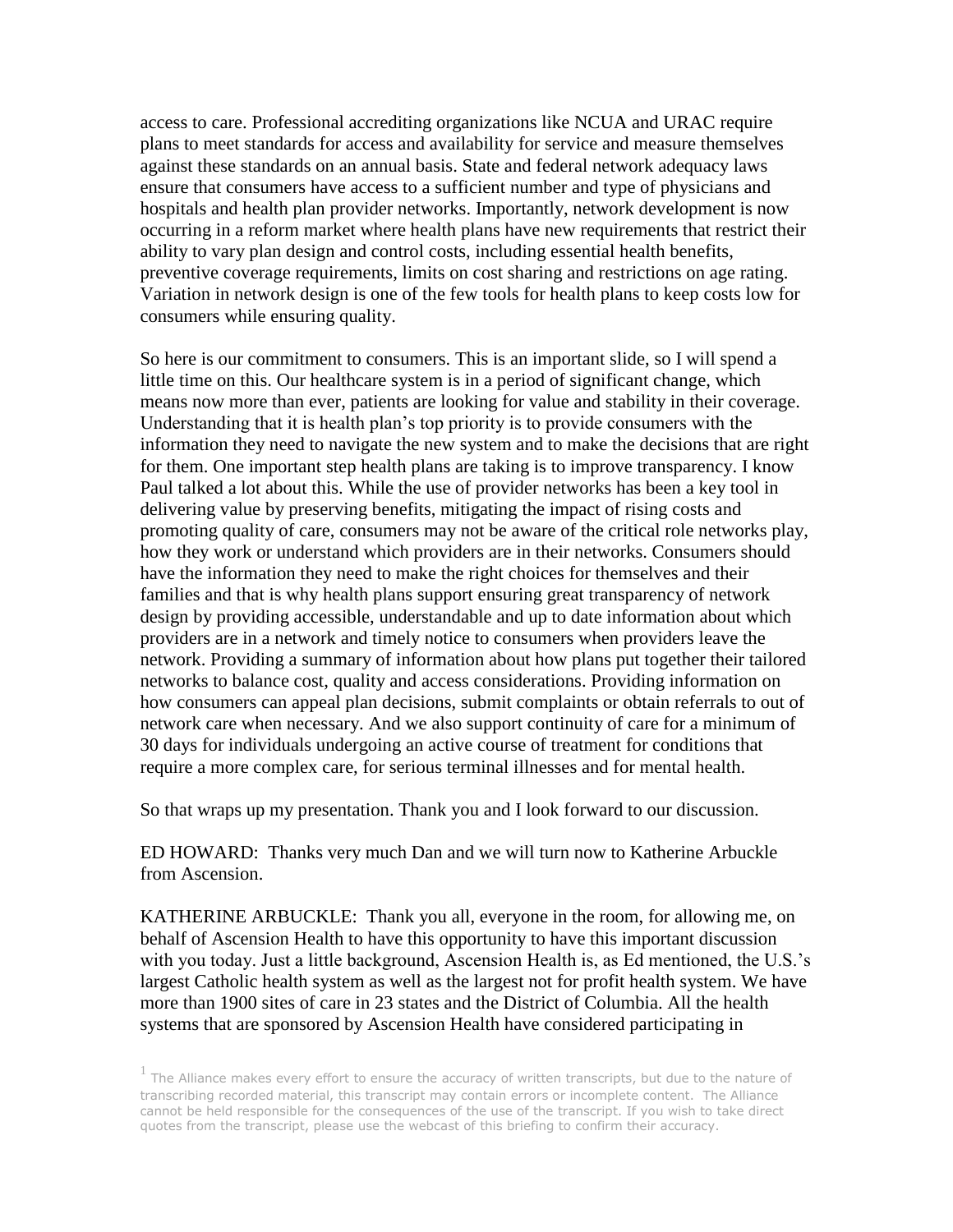insurance products offered on the exchanges. However, these participation decisions are made at the local community level and as a result we have experience pretty much on all sides of the issue. In some communities, we are the name providers in the narrow networks; named in all of the narrow networks offered. In other markets, we are included in some narrow networks, but excluded from others. In some markets we offer our own offering as a narrow network plan of our own. And then finally, we participate in the nonnarrow market, the broad offerings has been described with other providers in those markets. I would generalize that overall in most of our markets, we are in some form of exchange product because generally it fits with our mission to serve the low income and the vulnerable, since that is who is accessing these products on the exchange.

So I do want to comment about these narrow networks and then how they can benefit payers, patients and providers and we do believe there is a benefit in narrow networks. And it can be done through the offering of what we call clinically integrated care. And that is especially helpful for those with chronic diseases. And so some of these benefits that you can outline when you have this tighter integration, is that providers can communicate more opening and easily, sharing information between them about patients and that is especially important and helpful with electronic health platforms when the providers are on the same platform. This can reduce duplicate testing and even conflicting treatment. Payers and providers can share more meaningful healthcare data, work together on healthcare analytics to determine what is the right improvement we can make to quality and cost. The providers within a clinically integrated network can be more familiar with each other's – not just their medical practice protocols, but their administrative practices, allowing handoffs to be much smoother with less error. And then also these tighter relationships allow these providers to comment with the payers back to them, where there are service needs and things that need to be improved.

So I will go on to what we also want to talk about though and that is, there needs to be adequate consumer protection and education. Especially for these families who are accessing these products offered through the exchanges. According to HHS, 85% of individuals that are purchasing products on the exchanges qualify for an insurance subsidy. So I think therefore we can conclude a couple of things. One, they tend to be at the lower end of the income scale and two; a good number of them did not have insurance previously. In fact, one study we have seen, 57% did not have insurance before. So I'm glad we are talking about this question today.

So starting with consumer protection and education, we have invested as Ascension Health, in 200 individuals to become certified application counselors. They have received federal training and they are there to help patients access the networks and understand the website – healthcare.gov. But what we have learned is that counseling takes a lot of time. Not just for those patients who arrive asking for this counseling and this help, but many times when they arrive with the need for medical care. And that is hardly the time to learn, that is when your provider of choice is not in your network. This leads to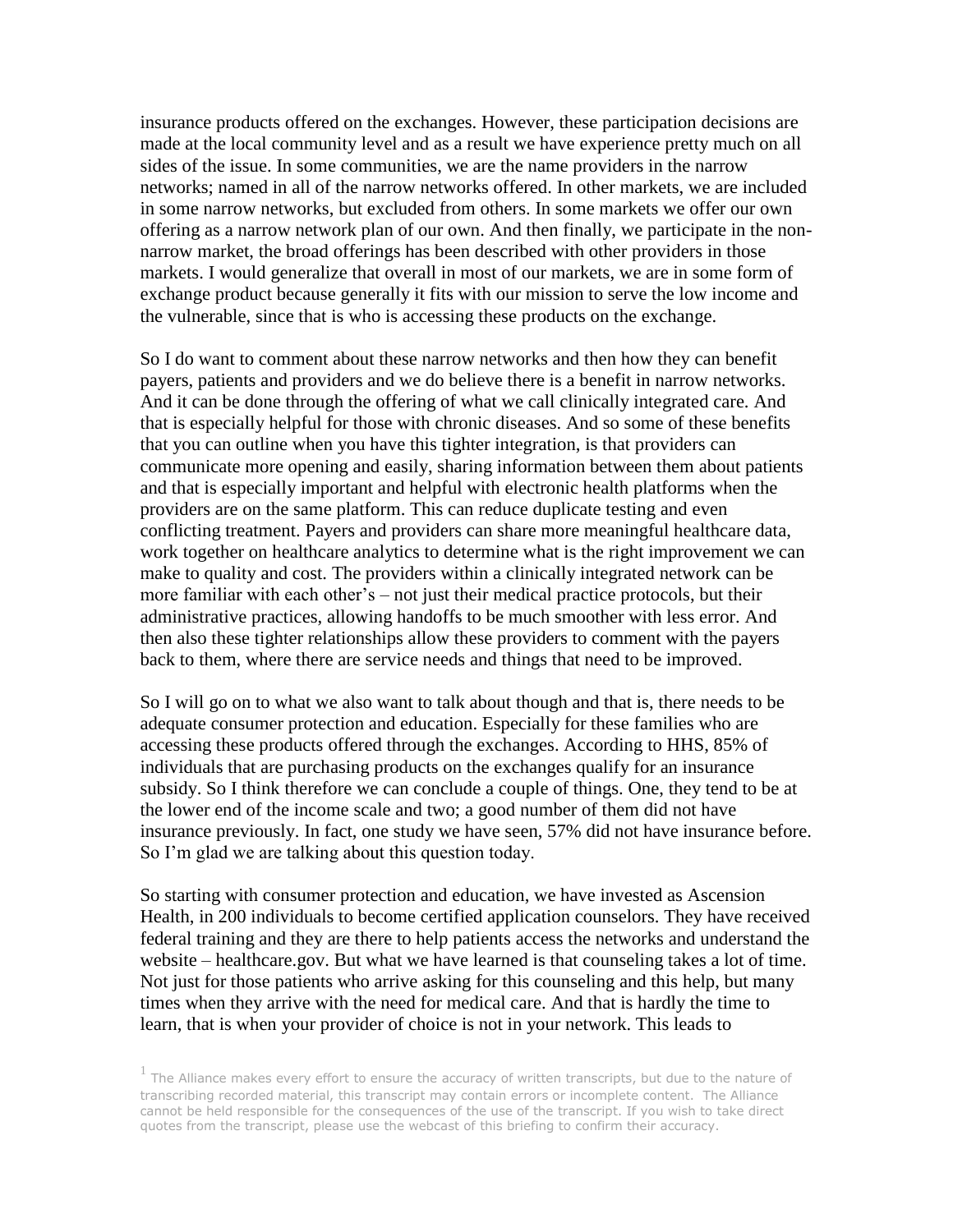confusion, it leads to frustration and sometimes anger. And I will tell you, in one example, in Wisconsin, a patient arrived at our emergency room in critical condition and needing immediate intensive care. And unfortunately he had just signed up with a health plan that did not include us in his network. We admitted the patient, because that is what the patient and the family wanted, but neither the family, nor us, knew what that patient's liability or financial obligation would be for that bill when it was completed. But we were fairly confident, as Ascension Health, knowing we had admitted, that if this patient is lower income, which likely they are, they will qualify for charity and we'll be left with the uncompensated care, again, because of the confusion of which provider is in the network. So it's obviously important for patients and families to understand their networks when they sign up for the plans. They need to know they may face higher deductibles, high co-pays and co-insurance and possibly the provider is not covered at all. We would advocate to you today that the insurers need to be more accountable on educating their customers on their products. That includes Ascension when we offer a product on the exchange. The education should focus not just on networks and who is in the networks, but education on the related deductibles, co-pays, co-insurance and even education on trade-offs to be made when choosing a low coverage, low premium product versus a higher coverage, higher premium product. And this is especially important with these folks who do not have experience with insurance and have cultural and language barriers as well. We have found that the online directories are often incomplete; they are outdated, sometimes inaccurate information. Hard copies are not existent. It's also not unusual in a community for several practices or providers to have very similar names and that can add to confusion. And finally, the access hours and the capacity for those new patients to access those providers is also important. When an individual is enrolling on healthcare.gov, they have to leave that website and go to the various insurer's websites to determine more about providers and of course we believe that information should be accessible through the healthcare.gov website.

So I want to move on to the quality standards. Ascension Health has been a leader in patient safety over the past decade. We are very proud of our quality record. Our work in the last decade on pressure ulcers has resulted in our pressure ulcer rate being 94% below national norms. Our system wide work in birth trauma has made Ascension hospitals among the safest places to deliver a baby. We believe we should streamline the existing web of quality programs into an outcomes based, uniform national core measurement set used by both public and private sectors. Ascension Health and American's Health Insurance Plan – AHIP, made this recommendation last spring in a document that was published called "partnership for sustainable healthcare". A defined set of outcome based measurements can provide the consumers with more understandable and meaningful information to be able to compare providers within their communities. Current practice allows an insurance to develop their own quality metrics of their choosing. Sometimes these measures are similar or the same as Medicare, but not always. And a recent Milliman study released by AHIP, which I believe is in your packets, found that the primary measure used in evaluating their own network providers are quality measures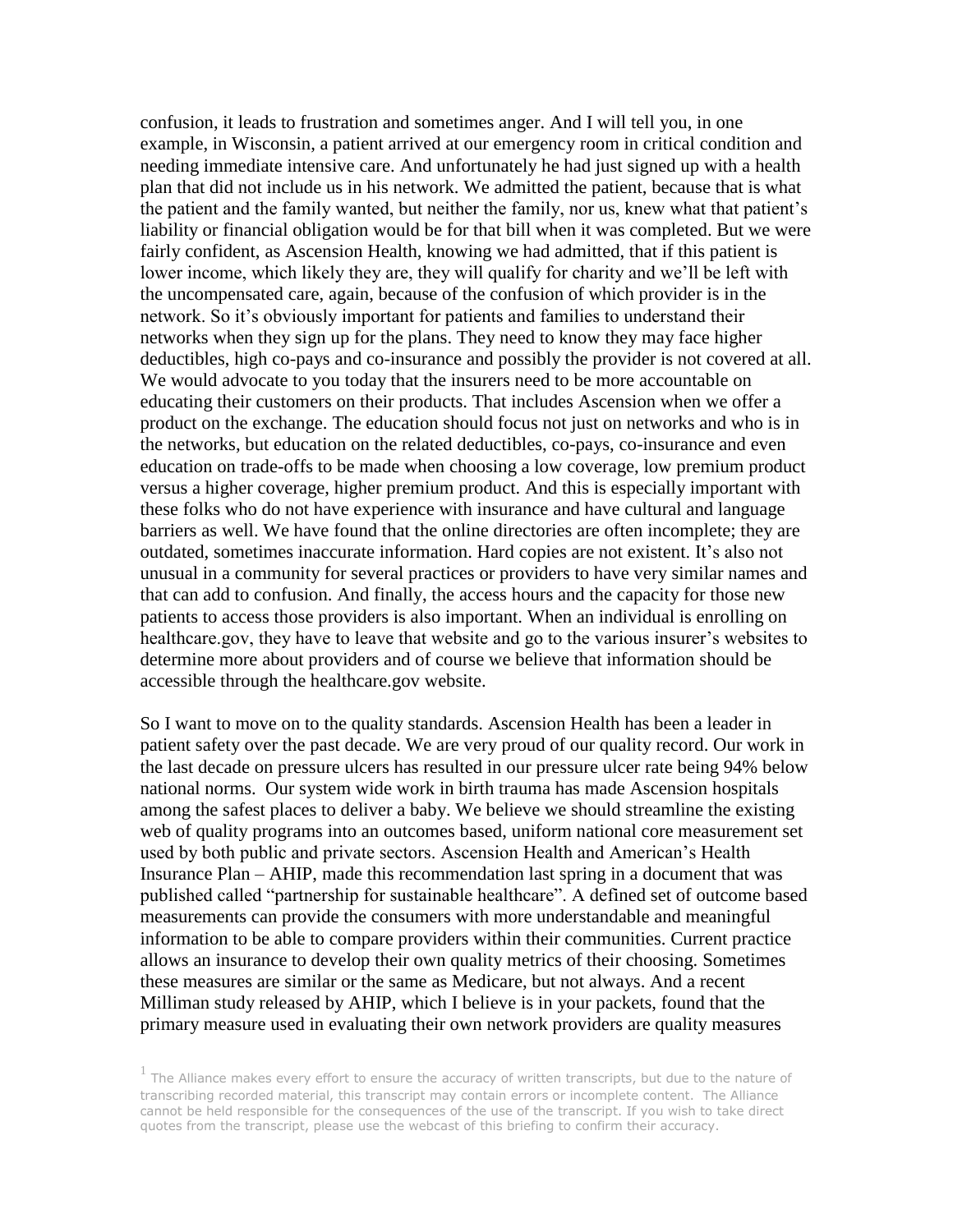and the study goes on to describe how those quality measures can be used. There are seven different types described in the document and each has dozens or even hundreds of different measures and metrics. I can tell you, in one of our health systems, they are evaluated by three insurance plans. Same services. One grades them as a three star, another is a four star and another is a fifth star, even though it's all reportedly based on the same metrics. And that causes us back and forth with the insurers to sort out, is it the patient population that was looked at? Is it the time period? What are these differences and what is driving them? And while we have a hard time figuring it out, its much more difficult for physicians to understand how they have been graded as far as quality and frankly, it's a mystery for patients. So considering there should be uniform, helpful, quality information as part of the patient's decision on these networks.

So what is a sufficient number of providers and services to include in a narrow network? I understand the work is in progress and it will continue to evolve and I'm glad HHS and NIAC are working to further define this definition. But I want to point out just a couple of things. First of all, the individual marketplace includes many, many low income families who are also medically vulnerable. So measuring the distance to providers is sometimes not simplistically solved by measuring miles. Ten miles away to a hospital may not seem very far, but if you have no transportation and you rely solely on public transportation, that can be 100 miles to you. Also we have folks that are buying on the exchanges that have complex childcare needs. They need flexible work hours and so their information regarding providers' accessibility within hours, after hours, etcetera is also important. We have seen a few holes in the coverage in some of the narrow networks. For example, in one market where we are the narrow provider, we found one of the narrow networks had no access to PET scans. Another glitch we found was that as their narrow exclusive network provider, they had no contracted with any other outpatient lab services or radiation therapy. And we can provide those services, are happy to provide them, but frankly, getting outpatient lab testing at your hospital may not be as convenient as some of the outpatient labs that available with better parking and better hours.

So finally I would like to emphasize the reality of the marketplace, is still that price dominates. Premiums are what consumers are the most likely to look at when they choose their networks. The Accountable Care Act established affordability standards for health premiums, but its cost sharing subsidies for those with this low income, still leave large out of pocket medical expenses that can be unaffordable in this population. Most households with income below 400% of the federal poverty limit have negative net assets. So as a result, even modest out of pocket costs create affordability problems. I will give you one example; this is from one of our markets that has worked with some folks. A married couple, both age 59 with income of \$48,000 a year, they chose a bronze plan. Their premium is subsidized, they pay \$3600 in annual premium and they have a \$3600 deductible and they are subject to a \$12,000 potential out of pocket maximum. Working through the numbers, if one of this couple needed a joint replacement, let's say a knee or a hip, their share of this procedure including the procedures, the premiums, the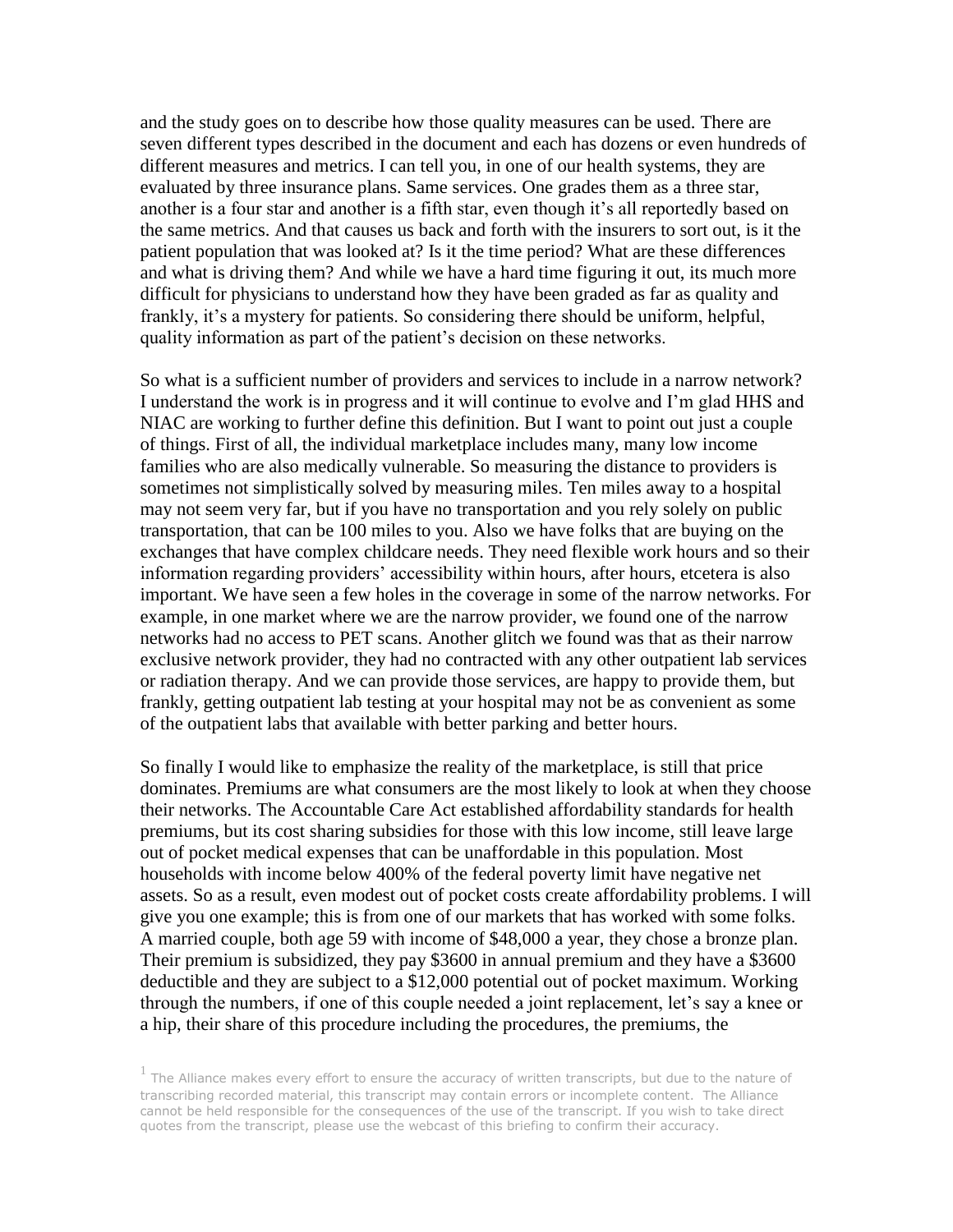deductibles, etcetera, would result in an annual expense of roughly \$16,000, which is now 34% of their total income. So these high deductible plans, not only are they unaffordable, but they lead to poor care. Coordinating care for this population is difficult. It's well documented that when people delay seeking their care or have difficulty adhering to their treatment plans when they are faced with large out of pocket costs.

So moving forward, it's tempting to develop policies based on anecdotal information. But the reality is, we need more rigorous information. We need to know what is working what is not working around the nation. What works in one community may not work in another community. The one priority we have for the initial attention in this area is education. Providing clarity and transparency for the consumer so that know which and who providers are in their network, how available those providers will be to them, how much cost sharing they will be accountable for and the quality that can be provided by those providers. At the same time, as this more rigorous information is developed, we believe it's more important also to remain flexible and to respond to any particular egregious situation that may come up, which is what we have done in our healthcare system as we see these specific examples come up, responding with compassion to understand what the patient's need are and meeting that as best we can. Thank you.

ED HOWARD: Thanks Katherine. Let's turn to Brian Webb from NAIC.

BRIAN WEBB: Thank you very much. Good afternoon everybody. My name is Brian Webb; I am with the National Association of Insurance Commissioners. We represent the commissioners from the 50 states; Washington DC just became more important to some people in the room last year. And also the five US territories, which was clarified last week, are not states for title one of the Affordable Care Act. One of our jobs is to develop model laws, rules and regulations that states can choose to use. We do this as an open process. We are bringing stakeholders from various areas and we try to develop one and one of those that we have is the Network Adequacy Model Act, number 74, if you are keeping track at home. Number 74 basically was developed in 1996 and looking around the room, looks about half of you were in kindergarten, so it was a long time ago. And how we are starting to look at it once again to see if it needs to be updated, given the new environment. Looking at the existing model, the basic focus was to make sure that carriers, when they set up their networks for managed care, do set them up in a way that there is a reasonable assurance that somebody can get to an in-network provider in sufficient numbers and types, in a reasonable amount of time. And we leave it up to the carriers for the most part to determine how they are going to set those up, but then states can look at the networks to make sure that definition of reasonable, is reasonable. That when you look at the time it takes people to get to them, any waiting periods, any distance issues, that you make sure that everybody can get to somebody in a sufficient way. And if not, what the model does is, if there is an insufficient network, that the carrier makes sure the person can go to another doctor, another hospital, another provider. And that they would be not charged more for going to them. So there is an alternative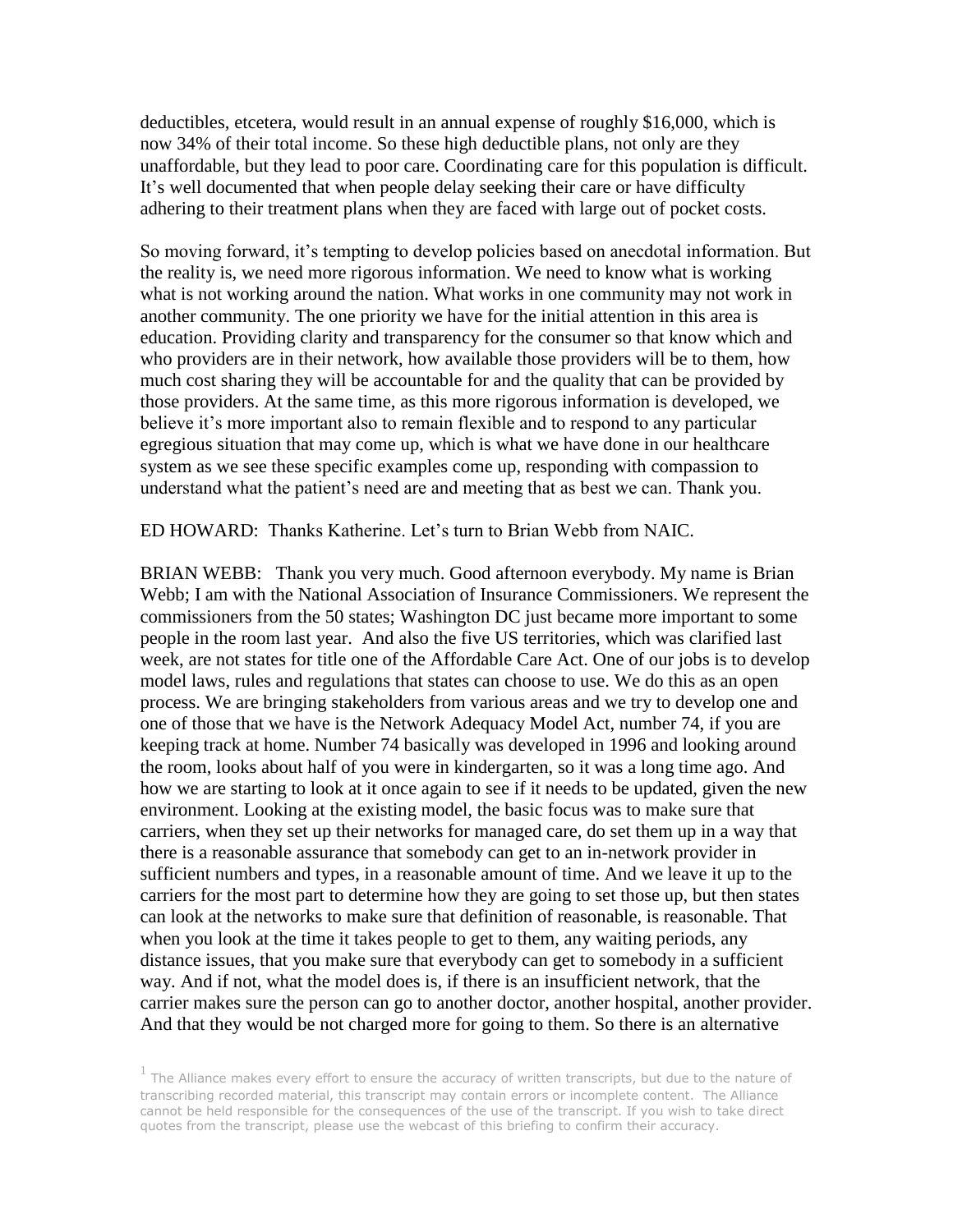mechanism set up. And to regulators, what they do, they require the carriers to file an access plan with the commissioner prior to offering the new managed care plan. And what goes into that is of course, a description of the network. They need to also say how they are going to monitor that network on an ongoing basis. What the grievance procedures are going to be if somebody has a problem or a question about the network. Notification. How are they going to notify the consumer if there is a change in that network? Either the provider decides to cancel or they are terminated by the company and also – and this is very critical – the continuity of care. So if somebody is dropped, how are you going to make sure that person continues to get the care they need, either from that provider at no additional cost or through a separate provider. It also goes into the contracts. You want to make sure that the contracts that are being set up are not done in a discriminatory way. You are not only with certain kinds of providers so that certain consumers can't get their care. You want to make sure they are not basically giving inducements to providers to make sure they are not providing certain medically necessary care or there is some kind of gag rules, they can't discuss certain kinds of care. So all those are all rolled together into our model act. About ten states have taken and adopted our model verbatim. Taken it just as it is. Another ten have some kind of similar – and I just want to point out, even on those 20, states through guidance and through other regulatory have adopted these concepts. They work with the carriers, the carriers do use a lot of these standards in developing their networks. If you want a copy of it, you can go to the NAIC model – go to store and go to "free". There is a whole section of free materials you can get including all of our models. We also have a white paper that we did on this, going back a couple of years. You can get that as well, which kind of looks at the issues that we are now going to be looking at, as we look to revise our model. We have set up a subgroup, which is currently doing regular phone calls. They are open phone calls, anybody in this room can sit in on them if you have nothing else better to do with your life. I always picture a 40 year old man in his mother's basement, but I don't know why. Just sitting down there, calling in. And you can do that. You can provide comments. Anybody and everybody can provide comments, suggested changes, however you want to do it. And we have gone through a series of calls now where we have had all the stakeholders, the carriers, providers, the – who else? Consumers of course. Others that have come in and brought us their ideas. And we are going to soon start the process of updating it. And there are a couple of areas we are clear we need to update. One of the concepts of an essential community provider. That is not something that we were really looking at before. Are those now included in your networks? There is also just issues in the new environment of, are we applying it to all manner of managed care? Some states only did what you would call your old managed care closed network type of plans. Now, do you go out to PPO's? Do you go out to others as well to make sure everybody is doing what they need to do? We are having weekly calls, in fact our next one is Thursday, July  $24<sup>th</sup>$  at 1:30 pm, mark it on your calendars, be there, as we start looking at amendments. We have received comments from about 30 different groups so far and we are going to start going through those and seeing where we need to update our model. If you want information, the website is there; you can go and get the exact call in information. What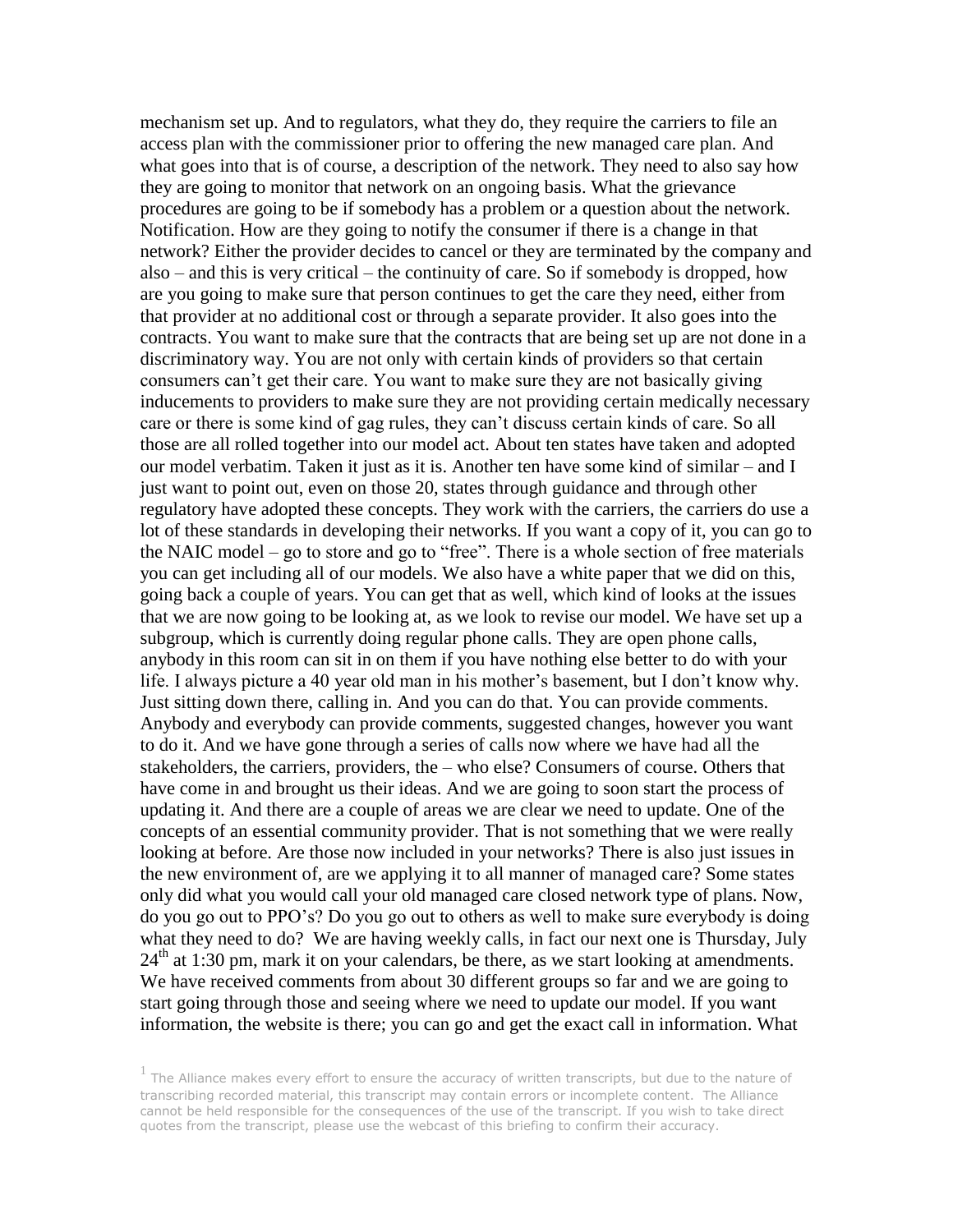are the issues? One is just the flexibility to reflect state needs. This is always going to be our number one point. We don't want a one size fits all federal government comes in and says, this is exactly the time and distance for each type of provider. We don't think that will work. I don't know about you, but Wyoming is just a tad different than Los Angeles. So what are the standards? How do people get there? There were some good examples brought up as well – what about certain populations and certain – maybe very populous areas, but maybe some transportation issues. And states have been looking at these issues and are best to address these issues given on their needs. But then we do  $-$  as is been brought up, we need to balance. There is no sense in going here and saying, we need to get rid of all of these. No narrow networks. Because we need to balance quality, we need to balance affordability and then we need to balance access and how do you do that and how do you do that in a model and make sure everybody is protected – is our number one concern. Some of the key issues we are going to be looking at – tiered networks and narrow networks. Tiered networks are basically if you go to this group, you have to pay this much. If you go to this group, this much, this group, that much. And you kind of  $$ they are tiered up. Especially in formularies, which we are looking at more and more now than we have in the past for prescription drugs. How are those set up? Narrow networks, one issue in particular we are going to be looking at is, in a couple of states, carriers said, if you purchase in the state, we will cover you either as in-network or out of network, but if you go to any provider outside the state, we will pay nothing. It's not even like a higher cost sharing. It's just; we will pay nothing not covered. We are going to have to look at that. We are also going to have to look at provider directories and updates and I think that was already addressed here and this was probably the most critical issue. You can't have a free market when people cannot get access to information. We had that this year. I'm not placing blame on anybody; it was a rough year, just trying to get plans on, getting things up and running and get it out there. But we have got to do better in 2015 open enrollment period. Consumers need to know that if they purchase that plan, is their provider in the network or not? They have to have clear access to the website to make sure they can know which ones are in and which ones are out. And to tell the truth, providers do too. I had so many provider groups calling us and saying, I had no idea. I got the call from the consumer. They were doing their due diligence. I said, I'm in; I have a contract with that company. Then I find out I don't have a contract for that particular plan. So we need to make sure everybody has the information they need and if there are updates that those notifications are going out so that the consumer is well aware of what their options are. And we do want options. There are many plans and we are going to have more plans on the exchanges next year, across the country. Are some of them narrow? Some of them not narrow. Do people know the difference and do they have the options available to them? So the directories, are the accurate? The updates, accurate? Consumer information, education, do they have the right choices before them? And then another issue we are going to be looking at is the surprise bills. How many like surprises? I like surprises, but not when it's a bill. And this where you go into – for a procedure. Your doctor is in the network, your hospital is in the network and your anesthesiologist is not. That is called, surprise. You are going to be charged higher for that. Making sure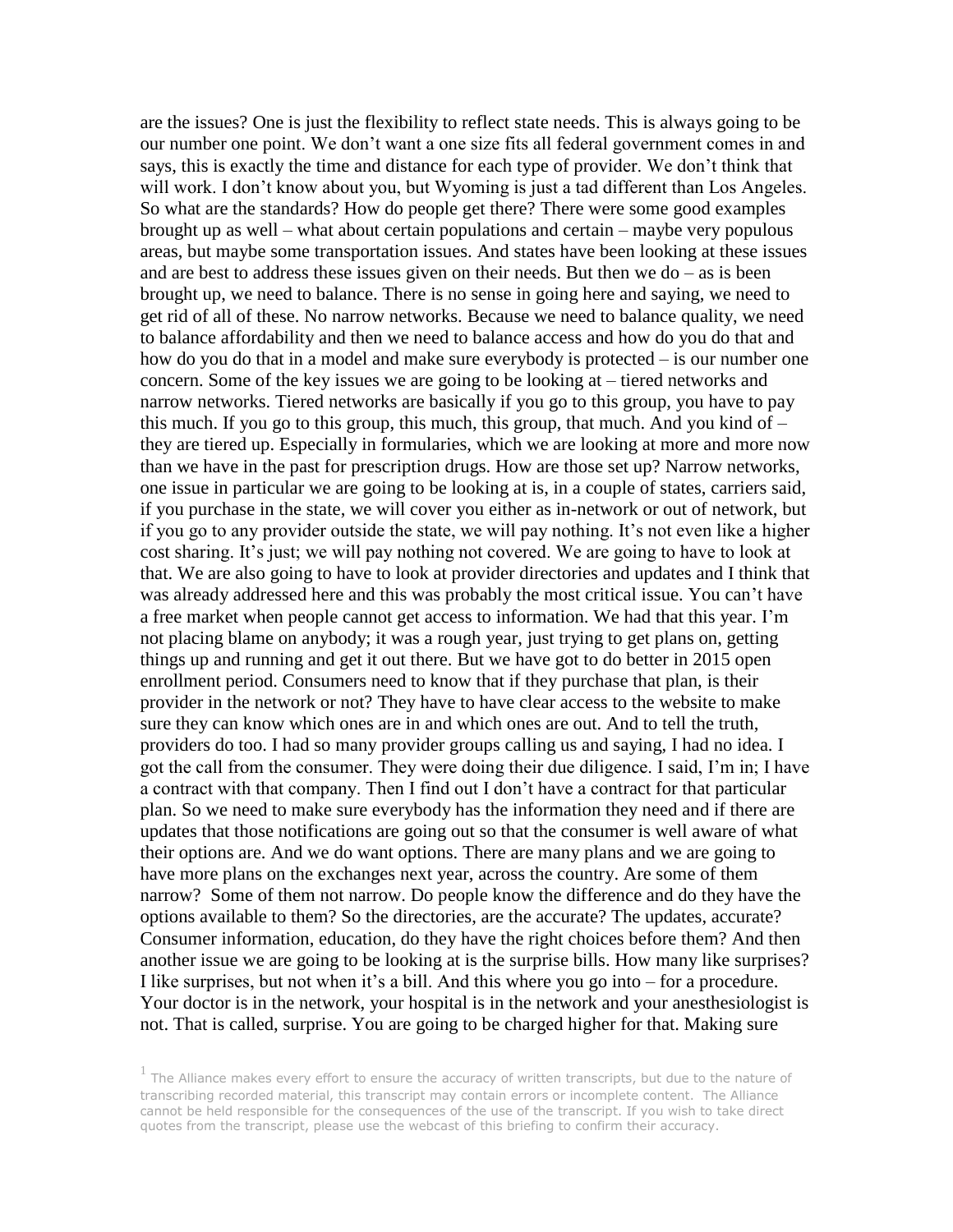everybody is educated. States have been doing things on this. Federal government has even looked at this. It's something we are going to be looking at to make sure everybody is educated. Its okay if he or she is not, what is not okay, is nobody knows and really no choice was given.

I will leave you with this last slide. If you have any questions, please call Jolie. She was supposed to be here and I ain't taking the questions. So if you have any questions, she is the staffer in charge, she is the one writing and updating the model. If you do have any questions, please call her. She will be able to help you out. And if you are interested in this, please join the calls. We hope to be done by November of this year with a brand new model that states can use to update their procedures and if you want to be a part of that or just want to know what is going on, jump on the calls, we would love to have you. Thanks.

ED HOWARD: Terrific, thank you so much, Brian. Brian has agreed, in the course of the Q&A session to channel his inner Jolie, so you have a chance to join the conversation. I'm going to exercise a little bit of prerogative just to clarify some things. At the appropriate time, you can fill out a question card that is in your packet. You can also go to one of the microphones that are in the room and you can tweet a question using the #networkadequacy. So you have all sorts of channels.

The first thing I want to do is sort of a factual clarification. We have heard a lot of talk about in-network and out of network. How many people don't know the difference between in-network and out-network for purposes of this discussion? We have a very sophisticated audience here. So the question is, is there a typical pricing pattern? In other words, what is the penalty – maybe not out of state being zero, but in a typical plan, if you are in a narrow network and have to go out for some reason or think you do, is there a substantial differential or is it fairly nominal? So how important is this? Is what I'm asking. Dan, do you have any sense of that?

DANIEL DURHAM: Sure. Again, I think it's critical from the point of view of providing value to consumers, that we allow these high value networks to be a choice. As many of you heard from a number of speakers today, many consumers are buying based on premiums and to get that premium point down to an affordable level, plans are offering their own networks. Its not the only option. You have broad networks, as you can see in the McKinsey poll, available to over 90% of the population. So it's a choice there, but if you are in a plan that does have a specific network, then there are certain requirements to go outside that network. Plans don't say you can't do that, but they will work with the individual on their specific needs. So if there is a particular type of specialist that simply is not in the network, then the plan has an obligation to work with that customer to find someone out of network that can provide that medically necessary service.

 $<sup>1</sup>$  The Alliance makes every effort to ensure the accuracy of written transcripts, but due to the nature of</sup> transcribing recorded material, this transcript may contain errors or incomplete content. The Alliance cannot be held responsible for the consequences of the use of the transcript. If you wish to take direct quotes from the transcript, please use the webcast of this briefing to confirm their accuracy.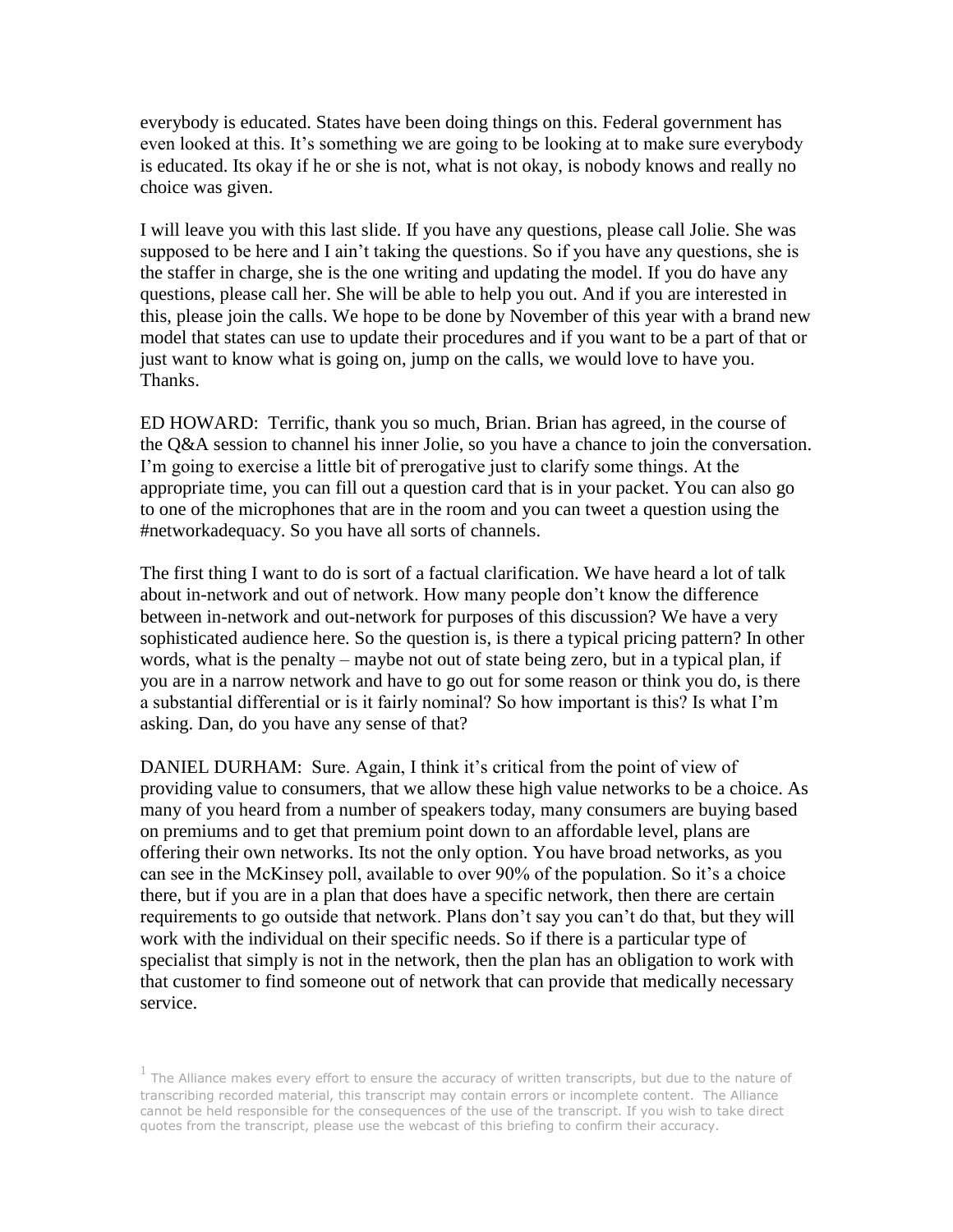PAUL GINSBURG: If I can add something. You know, part of it depends on the type of plan you have. If you are in an HMO that does not have out of network coverage, then it's far more restrictive, then you won't get anything out of the network, then if you are in an HMO with point of service coverage or a preferred provider organization. But I would say the differences are substantial. I think they have to be for the narrow network approach to work. Because it's not just that you will pay a higher say, co-insurance rates with the out of network, but that you won't be benefiting from the insurer's negotiating ability to have negotiated a network price. So that you will be liable for the amount beyond what the insurer allows for out of network care in addition to the extra coinsurance.

ED HOWARD: Paul, it is typical that if that happens, whatever the out of pocket expense incurred is, doesn't count toward the out of pocket limits or the deductible in the plan or not?

PAUL GINSBURG: Yes, the co-insurance counts, but not what we call the balance billing.

ED HOWARD: Okay. Yes sir, do you want to identify yourself?

AUDIENCE MEMBER: My name is Daniel Davis, I am with the Administration for Community Living in HHS and one of the considerations that we are looking at quite a bit right now is the access to providers for people with disabilities in narrow networks, specifically there are considerations where there have been a number of studies on sub specialties where there is 20% or 40% of providers, according to some secret shopper tests that in certain sub specialties that don't serve patients with mobility disabilities and to what extent are NAIC and private insurance industry taking that into consideration and making sure that there isn't inadvertent health status discrimination?

BRIAN WEBB: With the NAIC, yes, that is something that has been raised as an issue and something that we need to look at. Something that state regulators need to look at when they are reviewing the various plans. Not just that, but especially with mental imparity and things coming on and new requirements on behavioral health, etcetera. There is a lot of issues there that we need to make sure that everybody is taking into consideration. So we would agree.

DANIEL DURHAM: I will just add that health plans work very hard to comply with all the federal laws, state laws, rules and regulations and they submit their plans for review and they are approved in the state and if they are a qualified health plan also by the federal government and they are certified, so they have to meet the standard set and statute and in regulation to be able to compete in the marketplace and we take that very seriously and if you don't meet those requirements, then you are not certified to be on the market.

 $<sup>1</sup>$  The Alliance makes every effort to ensure the accuracy of written transcripts, but due to the nature of</sup> transcribing recorded material, this transcript may contain errors or incomplete content. The Alliance cannot be held responsible for the consequences of the use of the transcript. If you wish to take direct quotes from the transcript, please use the webcast of this briefing to confirm their accuracy.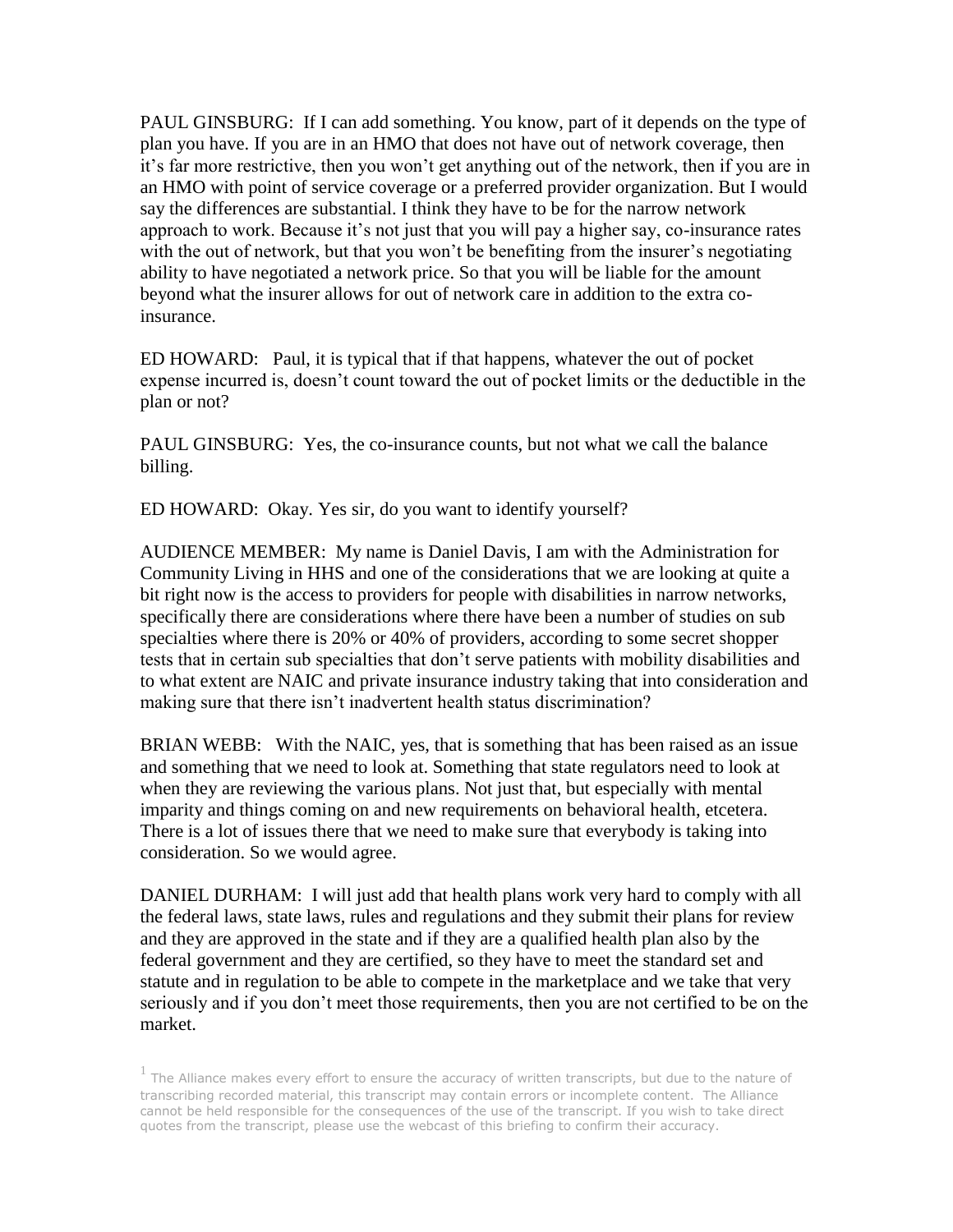ED HOWARD: Having the gentleman from the Administration asking that question reminds me of a question that was submitted in advance that is related. It makes reference to the fact that the Administration had communicated with plans not so long ago. That they were going to focus on areas that have – and the questioner actually quotes "historically raised network adequacy concerns, including among others, mental health providers". I wondered if we have any other elaboration of how the current discussions or the current controversies for that matter, deal with behavioral health issues. Katherine, do you have anything to add on that?

KATHERINE ARBUCKLE: I will just add that clearly that is a consideration. We focus so much on first the – what are the physicians and the hospitals in those networks and that becomes the bulk and then as Brian pointed out, then you have the anesthesiologists. My point was, there is also out patient access that needs to be considered. Mental health, home health, all over the care continuum for clinically integrated network to be successful it has to be considered and that entire network has to be considered. I don't have any specific examples for you, but I absolutely agree with your point.

# ED HOWARD: Caroline?

AUDIENCE MEMBER: I'm Dr. Caroline Poplin; I'm a primary care physician. I have two questions for the gentleman from AHIP – one, in the satisfaction surveys that I think you presented, did they break out people with chronic illnesses or people who have had a serious illness in the last year versus healthy people? Because most people are healthy most of the time and if they don't use their network, they will be satisfied with it. My second question has to do with choice. Each – it sounds like each insurance company, in an exchange, will present a variety of plans. I guess maybe they are required to present, you know, bronze, silver, gold, platinum and the experience with part D has shown that people get very confused when they have too many choices. When they have five insurance companies offering 50 plans, that is hard to deal with, especially if you have to do it every year. And in part D, I think there was a study that showed that in fact, most people didn't change their primary plan, they just kept the same plan year after year, even though it wasn't the best plan for them.

DANIEL DURHAM: Well, thank you for those. First, on the poll, the Commonwealth Fund survey that I mentioned in my slides was very comprehensive. I don't have the actual sample data in front of me to answer your specific question, but if you go to their website, they provide a very thorough explanation of where their sample was drawn from, so you could find whether or not it covered the specific populations that you mentioned.

# AUDIENCE MEMBER: Oh whether it's separated to specific populations. Because you are going to get a different answer for people who have to use the plan versus people who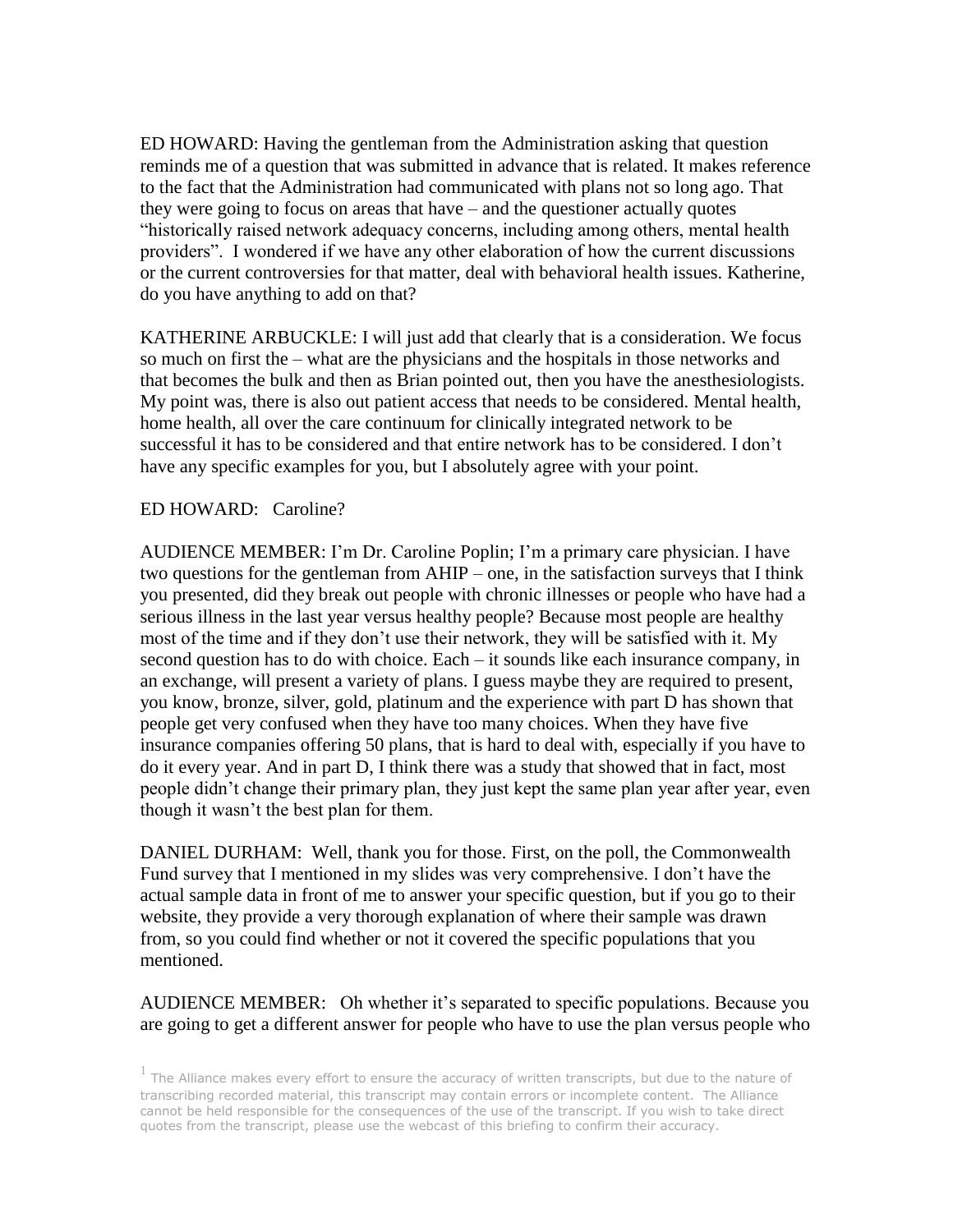just think it's going to be great because they don't really know. They have never had to use it.

DANIEL DURHAM: Right and that survey also included those that actually have used their plan too and there is data on that as well. So again, I encourage you to go to their website and pull up their survey. It is very comprehensive and very informative. With regard to your second question, if you could repeat that for me.

AUDIENCE MEMBER: Do you worry about the fact that people are going to get confused by having too many choices? Each one has a lot of information. The Part D experience hasn't been all that reassuring on the question of whether people can make a good choice.

DANIEL DURHAM: That is a very good question. It really depends on the individual. Some are very savvy and sophisticated about looking through the websites and finding what is best for them. Others need a lot of help and that is why the ACA provides for navigators, assistors, we have brokers as well, and others that can help individual review plans and make the choice that is best for them and their families. And health plans are doing a lot too in terms of basic education and putting as much information as they can on their websites to help individuals make the best choice, including things like cost calculators, so you know you are going to have a specific procedure, what your out of pocket cost would be for that and the like.

PAUL GINSBURG: If I could add something to the proliferation of choices, I think the structure of the offerings by being grouped into tiers, defined by actuarial value, probably helps consumers a lot with going through this. Because I suspect that most consumers first decide what tier – what metal they want to get and – so the numbers of plans aren't as great.

ED HOWARD: I wanted to follow up just a little bit, because one of the questions that has been raised, at least in the materials that our staff has assembled, is the question of how a consumer, in trying to make the choice, can distinguish between a narrow network and a broader one and presumably those aren't two different things. There is a blend; there is a range of narrowness if you will. Are there some standard formulations that are being used either on the marketplace websites or among the plans that can help people who don't deal with this kind of terminology every day to understand which of the choices they are making along that spectrum?

PAUL GINSBURG: And reading the McKinsey study, I'm presuming that there is nothing out there like, as you were saying, Ed. But they came up with their own definitions of whether it was ultra narrow or just narrow and it was merely based on what proportion of the hospitals were in the network and it probably would be a good idea going forward in the same way that we have four metal tiers of plans, to also – they will

 $<sup>1</sup>$  The Alliance makes every effort to ensure the accuracy of written transcripts, but due to the nature of</sup> transcribing recorded material, this transcript may contain errors or incomplete content. The Alliance cannot be held responsible for the consequences of the use of the transcript. If you wish to take direct quotes from the transcript, please use the webcast of this briefing to confirm their accuracy.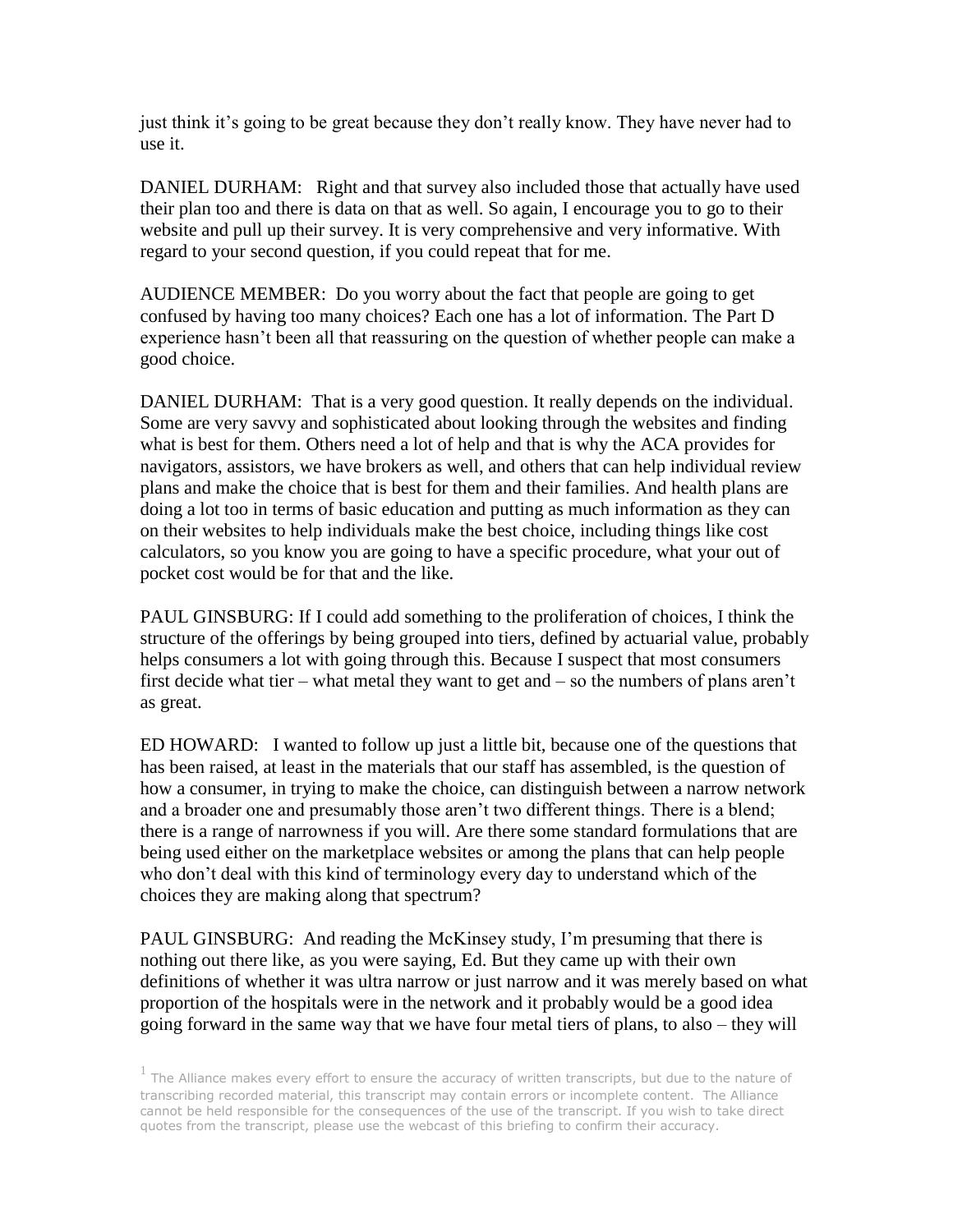be arbitrary, but say it's a plan that has below a certain threshold to providers, is called a narrow network plan and in a sense, consumers can put some aside and then they won't be standardization like actuarial values, but at least it would help the consumer simplify their search.

ED HOWARD: Brian, any talk of something like that in the revisions that NAIC group is considering?

BRIAN WEBB: No, not at this time as far as in our model. It is something that as far as choices and information, I think states would like to look at. I mean, we don't – in the past have seen carriers really try to hide things like that. They want the information; they want to distinguish between one plan and the other, so how that is done and how clear it is, we will work toward that. It is probably not something that can be in our model specifically. Trying to standardize it in any way.

DANIEL DURHAM: And I will just add that plans do provide a summary of benefit in coverage on healthcare.gov and so that provides important information to shop around. There is other information on healthcare.gov. New information will be coming in the future, specifically with regard to quality and consumer satisfaction. They are currently building that in and working to produce that. So I think just with Part D, it will take a while for the website, healthcare.gov to get where it needs to be, to provide all the information that consumers want. But you have to walk before you can run, so we are still in the first year and I think we find from the experience in state based exchanges, those states have tried to do too much on their websites, ran into some real challenges and lesson learned there, but health plans are committed to providing the necessary information so consumers can make the best choice for their families.

ED HOWARD: Yes ma'am?

AUDIENCE MEMBER: Hi, Lauren Kennedy with the National Partnership for Women and Families and the question follows nicely – your last comments, which is  $-1$  was wondering if any of the panelists can speak to what have been successful strategies for ensuring consumer access to this type of information specifically with regard to quality and performance data. I think it was in everybody's presentation that this is a key criteria, not just for provider selection – performance on quality and value metrics, but also the consumer's ability to access that information understand it, and use it to make informed choices and specifically with regards to exchanges, how do we support consumer access not just to plan performance on quality and metric – so being able to rate plans by quality data, but also consumer access to how providers themselves are performing on quality metrics? I think we would make the case that if we are looking at narrow choice through narrowed networks or high value networks; however they are referred to, that consumers have a distinct interest in understanding how individual providers in the network or

 $<sup>1</sup>$  The Alliance makes every effort to ensure the accuracy of written transcripts, but due to the nature of</sup> transcribing recorded material, this transcript may contain errors or incomplete content. The Alliance cannot be held responsible for the consequences of the use of the transcript. If you wish to take direct quotes from the transcript, please use the webcast of this briefing to confirm their accuracy.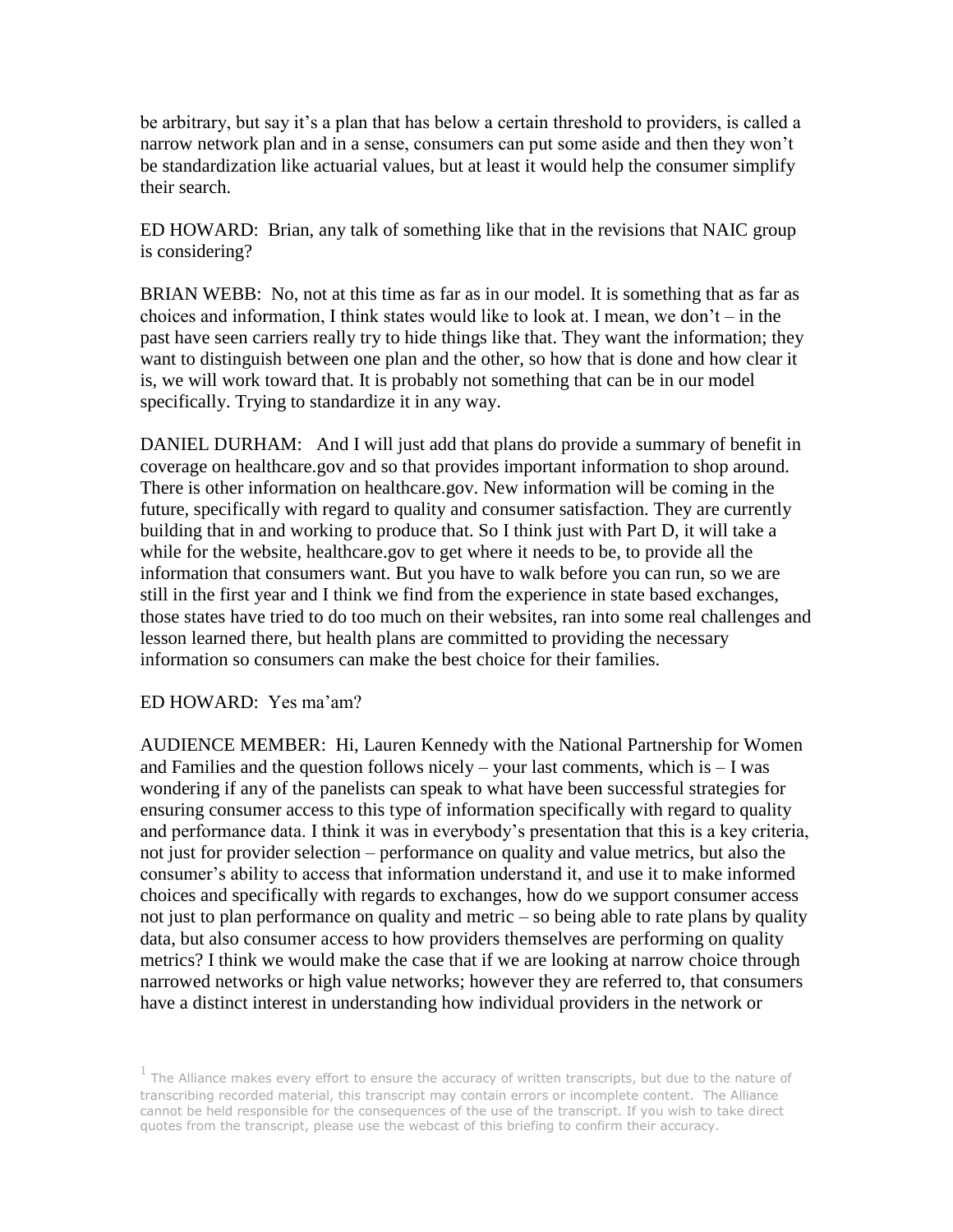facilities are performing on quality metrics in a way that is consumer friendly and understandable to them.

ED HOWARD: No one disagrees, apparently.

AUDIENCE MEMBER: It's not an argument, I was wondering if you are able to share some strategies that you have seen successful or that you might be sort of contemplating or policy changes that might be necessary in order to sort of compel this type of consumer access to provider and facility level performance data/

ED HOWARD: And can you do it directly or do you have to do it by requiring the plans to collect the information in some way?

PAUL GINSBURG: I think this is a direction we want to go and I think the first thing is to get more meaningful quality data on providers and I did notice that two of our panelist's organizations together were promoting the idea of standardizing quality measurements and I think that as we get better at measuring quality and as we get some consistency, then it's going to be far more possible for plans to really advertise or inform about the quality of the providers in their network. Because ultimately, as you said, I think what matters most to many people is the quality of the providers.

ED HOWARD: Paul, is it a fair assessment of the state of the art that the people who measure quality aren't very happy with the state of quality measurement at this point?

PAUL GINSBURG: Yes. I think there is a consensus on the direction of getting rid of a lot of the process measures of quality and replacing them, because now we have the ability to do more in the way of outcome measures.

KATHERINE ARBUCKLE: I do believe we would advocate for collaboration and to make it more universal as I stated earlier. That having each – so many different ways of measuring quality and that is where we are today in our healthcare delivery. But with so many different ways, you get completely contradictory conclusions. You read magazine covers of who is the best hospitals and they are in, they are out, and you don't get any real conclusion as to who is providing the best quality. So I think this area has to be improved. It needs to be universal and we advocate working with insurers, employers and patients to come up with the right quality metrics.

AUDIENCE MEMBER: Can I ask just one follow up? Do you feel that that's best in the private sector, in the public sector or in sort of collaboration with both if we are sort of aiming towards better alignment and standardization?

KATHERINE ARBUCKLE: Well, with as far as we have to go, it is certainly going to start in multiple areas, public and private. I think our point is that the ultimate goal would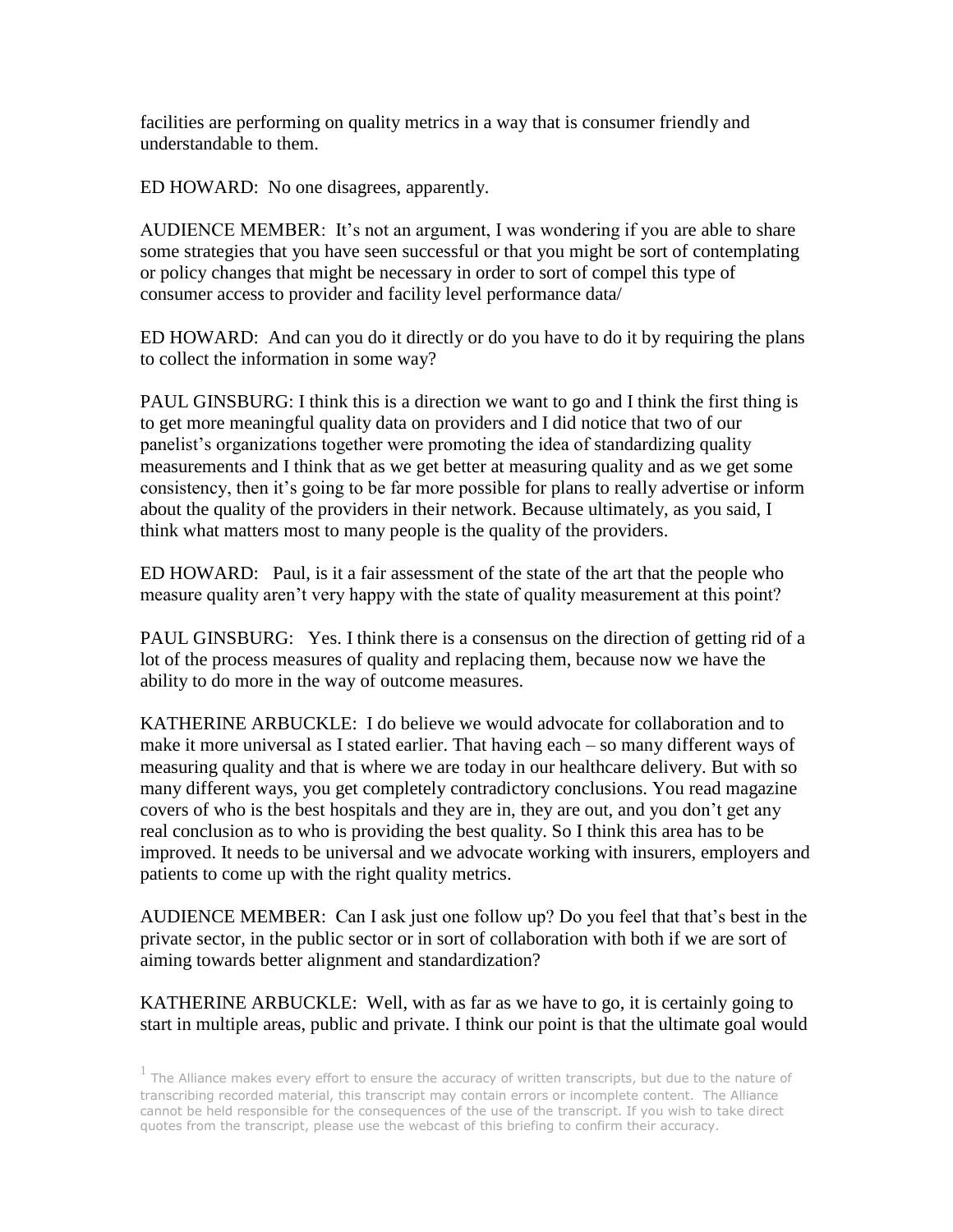be single. It should be something universal that we are all accustomed to and understand. I think in the interim though, we will work with insurers, we will work with HHS. We are interested in pursuing this to help – not narrow the number of quality indicators, but make them more understandable and comprehensive.

ED HOWARD: Let me just digress for 30 seconds and tell you that Jim Talon who is on the Alliance board and who runs the United Hospital Fund in New York City, once observed that because of all these various rating systems, a New York city contained 40 of the top 25 hospitals in the United States. Yes, go ahead.

AUDIENCE MEMBER: Stuart Gordon with the National Association of State Mental Health Program Directors. In the mental health field, a lot of services are provided through peer support in mental health and in substance use. And an aligned area, I know a lot of services, despite scope of practice laws in the state, can be provided by nurse practitioners and physician assistants. Is that something – I guess its two facets of the same issue, is that something that NAIC is looking at in its revised model?

BRIAN WEBB: It's not currently on the table, as an issue that we are going to be looking at. We have tended in the past not to get much involved in who provides the care and those kind of certifications. But if it is something you would like us to look at, you know the number. But it is not something in the past we have dealt much with.

ED HOWARD: And I should say that we have received several questions on cards asking about the role of nurse practitioners and other non-physician providers in these circumstances and I wonder, are there states that have taken steps to define adequacy to include some of these non physician providers? Anybody know? There is a crowd source question for you, if anybody knows the answer to that question and will send it to us at allhealth.org, we will put it on the website. Yes, go right ahead.

AUDIENCE MEMBER: My name is Chandler Wyland and I am a consumer and caregiver. Katherine, you have come across caring for the consumer and yet, lamenting that your narrow network lacked an outpatient laboratory that the narrow network included a hospital laboratory, but it didn't seem easy for the consumer related to parking issues, which I totally understand. But it would seem that they have all of their information, that that little parking ticket can be validated at the lab. So it would not necessitate hiring or contracting with an outside lab. Just a simple thought bubble I had.

KATHERINE ARBUCKLE: Appreciate the thought. And I would, if you will allow me to just add, we would be happy to serve all out patients for their lab testing and make the access into that garage or parking lot as easy as possible, whether it's getting a ticket validated – but even just getting them from the garage in, if we can give – some people have trouble walking from that parking lot up to the entry. And I'm saying, folks may not

 $<sup>1</sup>$  The Alliance makes every effort to ensure the accuracy of written transcripts, but due to the nature of</sup> transcribing recorded material, this transcript may contain errors or incomplete content. The Alliance cannot be held responsible for the consequences of the use of the transcript. If you wish to take direct quotes from the transcript, please use the webcast of this briefing to confirm their accuracy.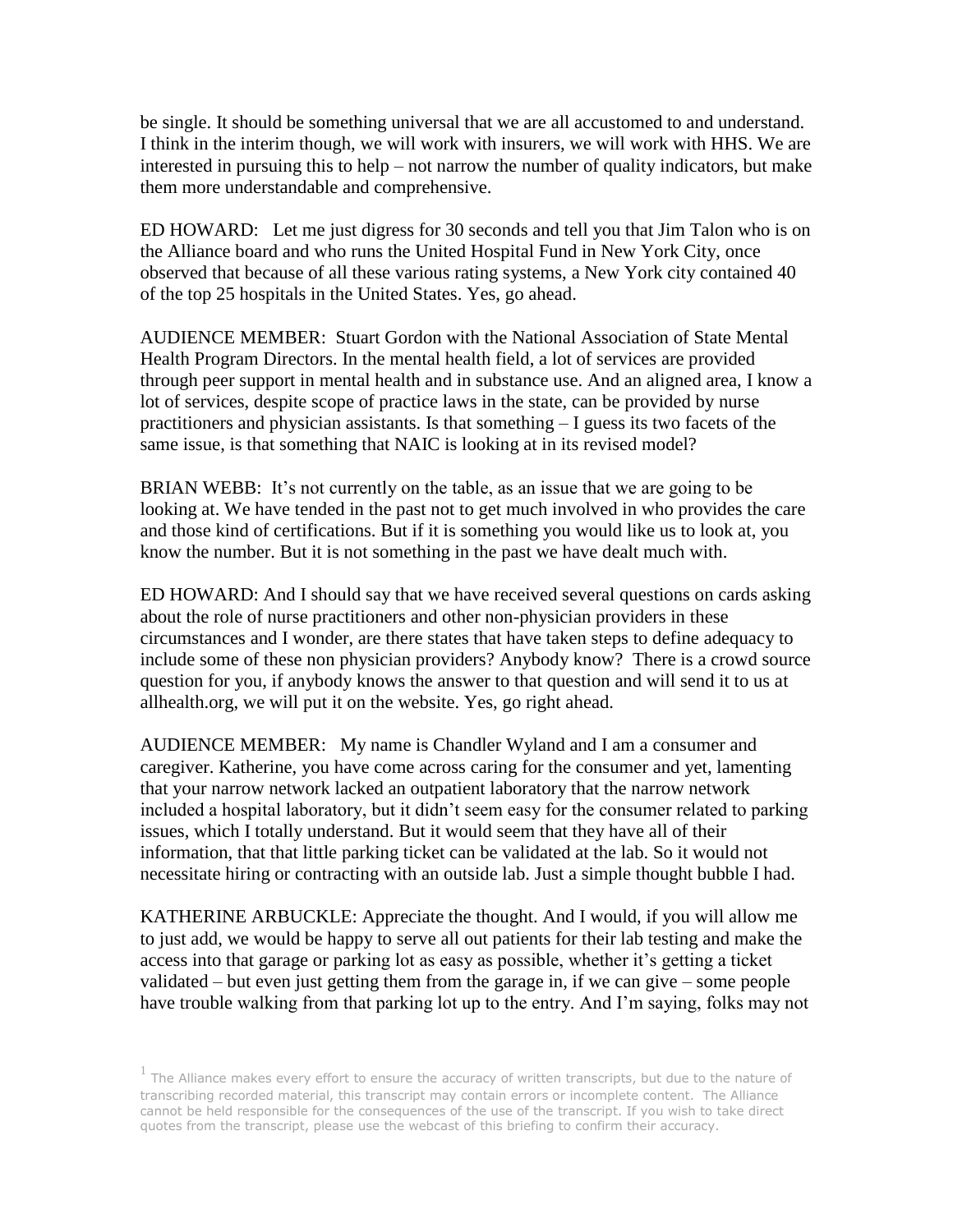want to come to that big hospital campus, they may want to go to the accessible Quest lab that is a half a mile from their home.

AUDIENCE MEMBER: Most of the parking lots that I have been in for hospitals; they have a button as you enter the parking, if you need assistance.

KATHERINE ARBUCKLE: Sure. Again, we would be happy to provide that.

ED HOWARD: Yes?

AUDIENCE MEMBER: Hi, I'm Mary Tierney; I'm a pediatrician and my background is also that I ran EPSDT in the office of child health, working for a man by the name of Leonard Shaffer. So obviously my question is going to be on pediatrics. What are we really doing for kids that absolutely must have tertiary care, children's hospitals and so on? I just talked to a man the other day who had – talked to him again, who had a child born with [Tetrology flow], a very complex heart disease, that wanted to send his child to a surgeon who hadn't done any heart surgery on kids in about 10 years. We luckily got him into a children's hospital. So how are addressing these things, especially with kids with very complex needs.

DANIEL DURHAM: Well, I think that is where choice comes in and in this current marketplace, there is a lot of choice. Whether you want to choose a very broad network or a very narrow network or something in between, so its important that consumers have the right information, so they can make the best choice for their families to get the care they need.

PAUL GINSBURG: I have an answer to the question. You know, this sounded like a case of the need for a very speedy appeals process to provide access for very specialized care to those providers who really are experienced in it. You know, in the various work I have done over the years in healthcare markets, one of the observations is that often the pediatric hospitals are by far the highest priced hospitals in the area, so the inclination to create a network without some of them, I can fully understand that. But if you are going to do that, comes the obligation of providing access for those that cannot be served in the general academic medical centers that are in the network.

AUDIENCE MEMBER: I just add consumer education and involvement.

BRIAN WEBB: If I could just add to that because often the Departments of Insurance, the commissioners do get involved in these kind of cases. They work very closely with the insurance companies as well as with the consumers to try to make sure, if it's determined to be insufficient, to just resolve the issue instead of just saying, you have to cover everybody, let's deal with it situation by situation. That is why the grievance

 $<sup>1</sup>$  The Alliance makes every effort to ensure the accuracy of written transcripts, but due to the nature of</sup> transcribing recorded material, this transcript may contain errors or incomplete content. The Alliance cannot be held responsible for the consequences of the use of the transcript. If you wish to take direct quotes from the transcript, please use the webcast of this briefing to confirm their accuracy.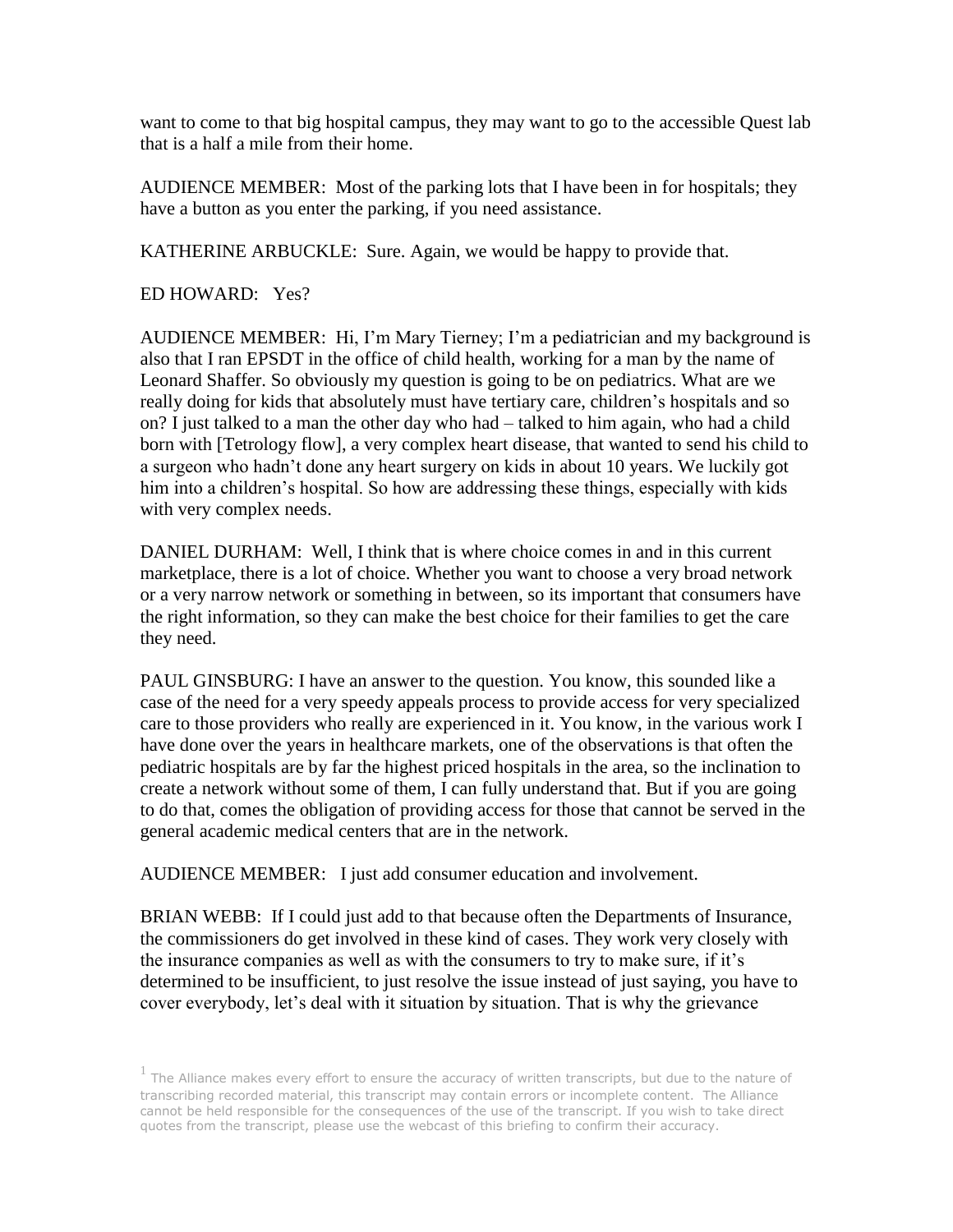procedure is there. That is why there is regulation. Just to make sure everybody can resolve the issue and it most often does.

ED HOWARD: I would like to follow up with something with a question on a card and I should say that we have enough cards to carry us through Tuesday of next week, so you might want to use the microphones if you absolutely, positively have to get your question answered or at least addressed. This one is also directed to you, Brian. What is the NAIC position on mid year network removals, as we are seeing with the Medicare Advantage plans. I want to come back to the Medicare Advantage part, but what happens when you sign up for a plan that has the physician you want and then she or he drops out halfway through?

BRIAN WEBB: Our current model deals with that by making sure everybody is notified of those changes and then also make sure if there is an issue of continuity of care, that is taken care of. It is something we are looking at. Especially since, again, there has been a drastic change in the marketplace, especially the individual market where we do have a policy here – we really didn't have that before. So we are going year over year and so we are looking at how that can be resolved. It is something that needs to be done there. We have no position yet whether it should or shouldn't, but it is something we are looking at, given the new environment.

ED HOWARD: Dan, you do want to comment on that? Is there a general industry practice for that kind of situation?

DANIEL DURHAM: Well, you mentioned Medicare Advantage and their plans are under extraordinary pressure, as you know, the ACA reduced payments by over 200 billion dollars over 10 years for MA plans. And the administration has added some additional cost reduction on top of that through the regulatory process. So plans have to find a way to provide value to consumers and some of that is by taking a closer look at their networks and to see if there are ways that they can tailor their networks to provide more value to consumers. There has been a lot of discussion with the administration in terms of adequate notification to consumers and the like and we feel that is important and we are working towards that goal.

PAUL GINSBURG: I'm not sure how we get there, but I think to the degree that I believe that limited narrow networks are going to be an important part of the landscape for a long time, we should start thinking about how to move the system so that all network agreements between plans and providers conform to the date to the plan, so they are on a calendar year. So then this issue of provider dropping out of the network would be very limited to a provider that got out of practice or something like that.

# DANIEL DURHAM: And I will just add too, which I think is an important part of this debate – there have been numerous studies out there that show tremendous price variation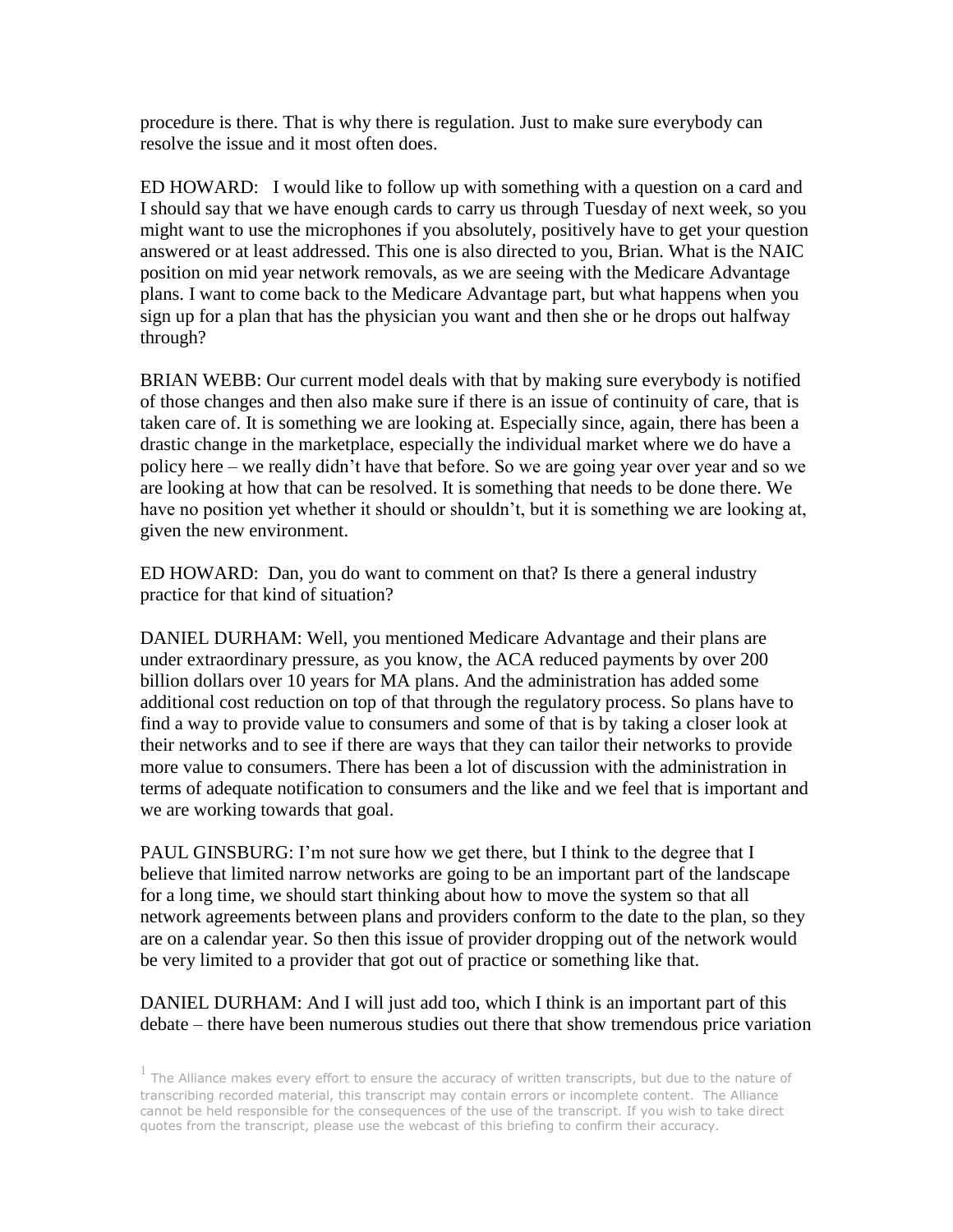with little or no correlation to quality. And so that is something that we have to take a close look at and plan to try to deal with that by saying, let's focus on those providers that provide value. Given the tremendous price value variation in this country, you can provide good quality service to consumers by finding those providers that provide valuable services, high quality services at a lower price. And that is the premise behind doing networks in a way that is focused on value. And if we just open it up to everyone, including – then we are stuck back in this fee for volume type system which we all agree we have to move away from and this is one of the ways that plans are helping to move us towards a value based system.

# ED HOWARD: Yes sir?

AUDIENCE MEMBER: That was actually my tweet and you answered all my follow up questions now, so I will just sit down.

ED HOWARD: Let the record show, we respond to tweeted questions. Yes, go right ahead.

AUDIENCE MEMBER: My name is Marshall Landis with Truven Health Analytics. This question is for Brian, but for anybody on the panel that feels like chiming in. Brian, going back a couple questions when you mentioned stepping in, in that pediatric example, when a network was determined to be inadequate. What other tools do you have at your disposal when networks are determined to be inadequate? Are there fines on plans that don't offer enough coverage? Are there bans on them offering – continuing to sell insurance in a state? Or do they just have to sort of promise to get better and to improve the problem?

BRIAN WEBB: Well, it depends on the state and whether it's actually in the law, in the regulation as to what the standards are. They are going to file their plan at the beginning of the year when they are saying we want this plan; they will file their access plan. The state will look at that. If they don't approve it, then they will ask the company to re-file it. So you have to get that approved first. But then if during the year, there are a lot of grievances and a lot of issues, then of course the state, as the regulator, can step in, can talk to the company, can ask them to make some changes to fix issues and then you can always do a market conduct review. Eventually you can fine them, you could withdraw their license. I mean, you have all of those at your disposal. I mean, we are not going to get there on this kind of issue, but yeah, you talk to the company and usually you can resolve the issue that way. But you have all of that as your background. You are the regulator; you have said that that company can sell that product in that state. If they are not actually fulfilling their access plan, which they filed with you, then you can take action against them. To fix it.

# AUDIENCE MEMBER: Thank you.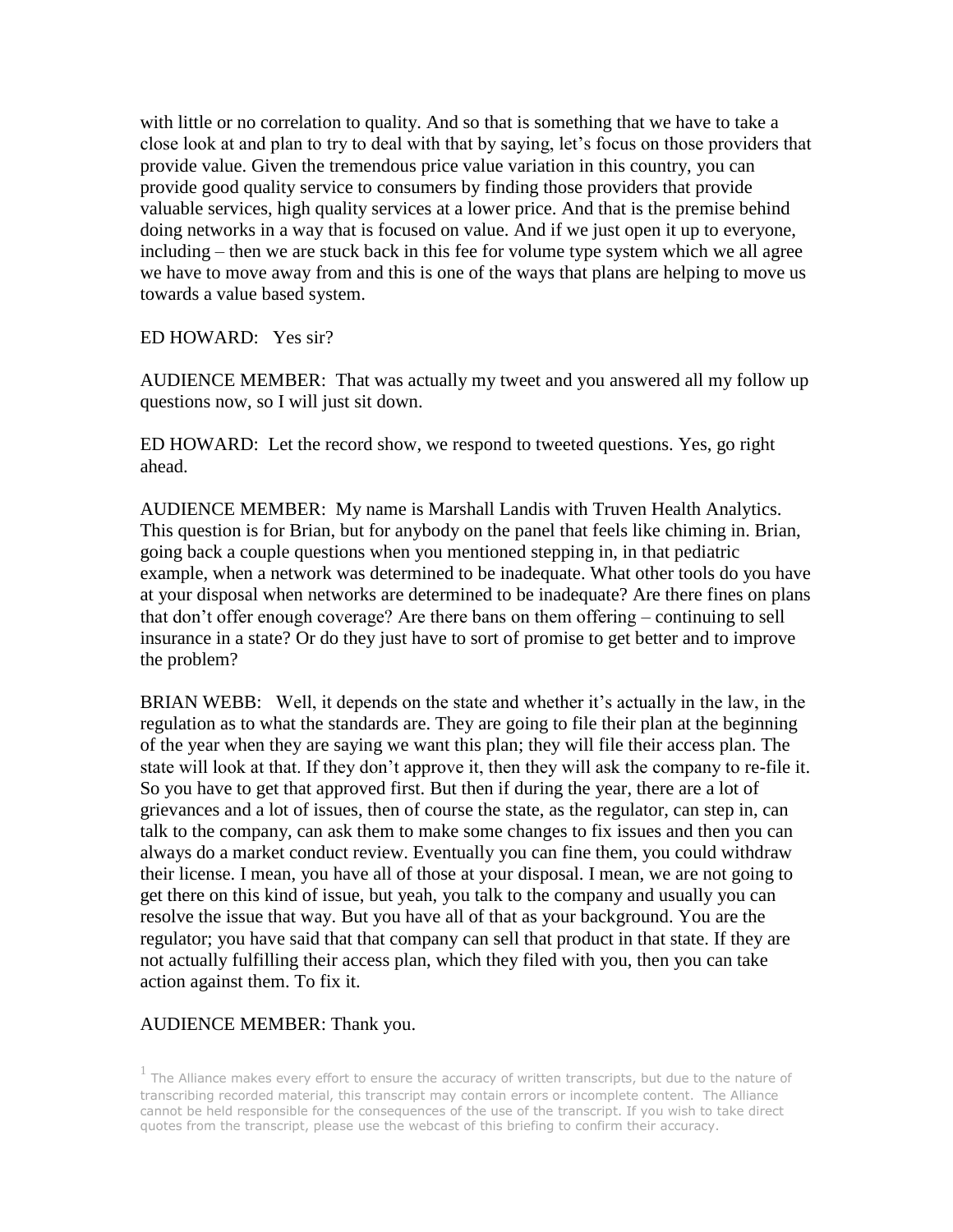AUDIENCE MEMBER: Bob Griss with the Institute of Social Medicine and Community Health. There are two issues that I haven't heard addressed so far and yet they are trends in a sense, in the healthcare marketplace. One of them is concierge medicine. How will this focus on network adequacy deal with doctors who want to collect a special fee just for the privilege of going to them. Secondly, the subject of conscience clauses, since we have a representative of the Catholic hospital systems, when providers choose not to provide certain FDA approved medical services, what obligations does the health plan or provider have to ensure that that patient is able to get the medically necessary treatment that they want?

ED HOWARD: I'm not sure that the provider has the sole responsibility here, there is a matter of disclosure up front about what providers are providing what services and people do sign agreements and waivers and – I may be wrong on this and I would be interested in Dan's comment about this, but if you are a plan, presumably you have the responsibility for making sure that the services are available through one or another of the providers.

DANIEL DURHAM: It really depends on the state; there is a lot of variation in state law on this particular issue.

KATHERINE ARBUCKLE: Well, I will comment generally that of course being our mission base, we would not provide, ethically – we follow ethical religious directives, but as patients and families access these plans and are wanting other services, it's expected through the plan to get them the access that they need. So its determined at the plan level.

AUDIENCE MEMBER: So how do you do that if  $-$  let's say you a hospital  $-$  in fact, let's say you are the only hospital in a geographical area and you decide that something is not consistent with your religious – with the providers or the owners' religious beliefs, how does the patient get the medically necessary treatment?

KATHERINE ARBUCKLE: I can't comment on all, I can tell you in our markets we are not the sole provider in our markets.

ED HOWARD: And I don't want to belabor it, but we are getting a little bit off the question of adequate networks at the plan level and I want to make sure that we don't miss out on the opportunity to get to these questions. That means, calling on you at the moment.

AUDIENCE MEMBER: Thank you. My name is Camille Banta and I am with Summit Healthcare Consulting and I represent a number of provider organizations. Thank you, this has been a really terrific panel discussion. I'm glad the topic of network adequacy has been brought up with respect to Medicare Advantage plans because I think some of

 $<sup>1</sup>$  The Alliance makes every effort to ensure the accuracy of written transcripts, but due to the nature of</sup> transcribing recorded material, this transcript may contain errors or incomplete content. The Alliance cannot be held responsible for the consequences of the use of the transcript. If you wish to take direct quotes from the transcript, please use the webcast of this briefing to confirm their accuracy.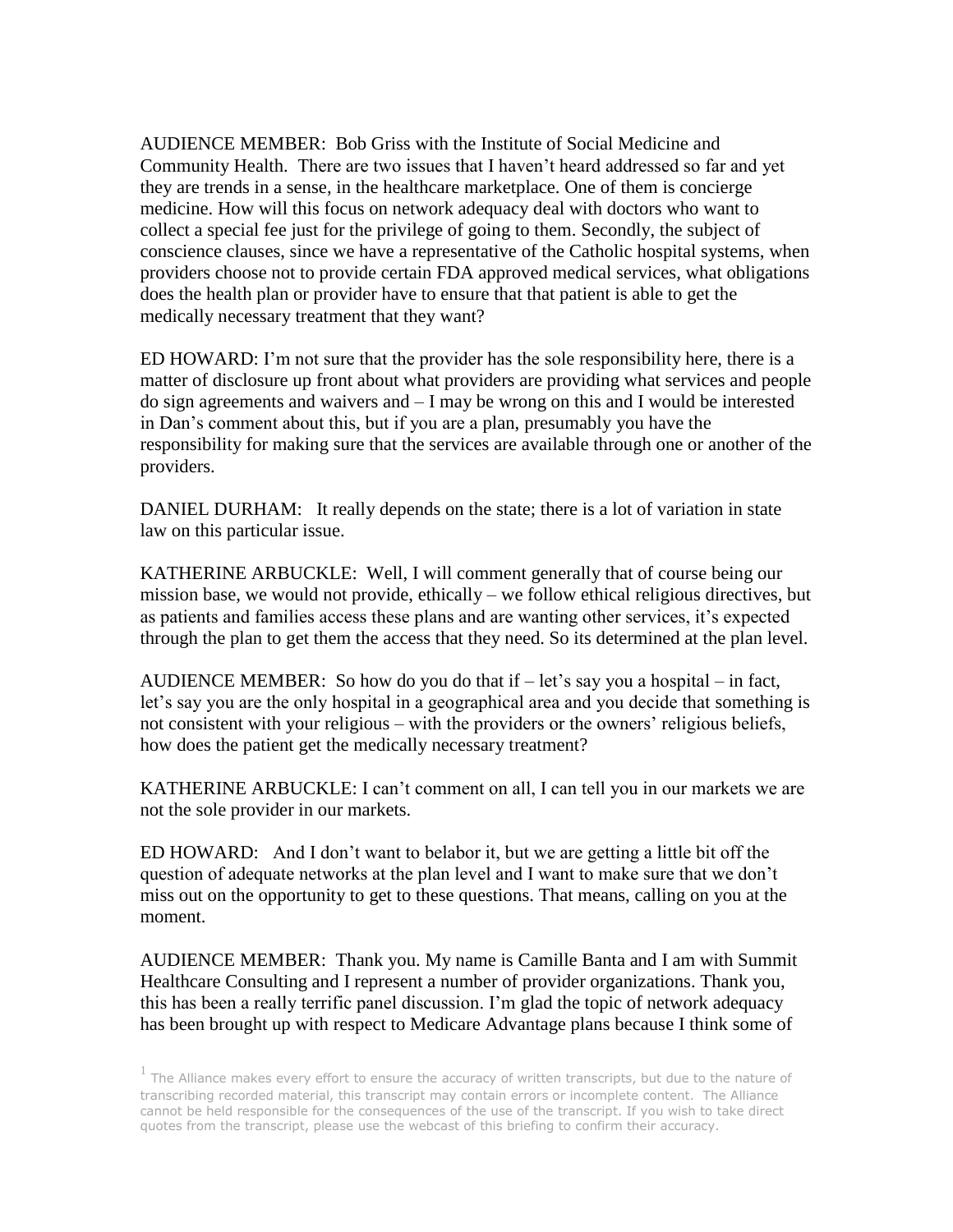the same issues regarding transparency to patients about who is in their network at any given time due to mid year contract terminations at no cause are very concerning. And then whether subsequently there is adequate network providers. I will add that Senator Sharon Brown and Congresswoman Deloro have introduced legislation pertaining to those mid year terminations. But on the topic of network adequacy, I know the question was raised of what do you do if you determine that a network is inadequate, but I think also importantly, what are the tools being used to ascertain whether or not a network is adequate. And Mr. Ginsburg, you raised a really important point at the very beginning of this conversation. So I would welcome a response from either Mr. Durham or Mr. Webb – but if a plan looks at it's network and says, well we have 30 ophthalmologists in our network and they are looking at the specialty designation, but they are not looking at sub specialists for which there may not be a Medicare subspecialty designation, should they be doing a little bit more of a deeper dive if for example someone needs to see a retina specialist, but that ophthalmologist doesn't provide a lot of retina services. Should they be taking it down to the CPT level to find out, do we have an adequate number of retina specialists in our network to be caring for patients with very specific needs? So I think that is a really important point and I have heard of health plans using the GO access reports to help determine network adequacy. That does not go down to the subspecialty level; it may just look at the specialty designation. So I would welcome any thoughts that Mr. Webb or Mr. Durham have on – or Mr. Ginsburg, on ascertaining whether truly there is network adequacy.

PAUL GINSBURG: Let me just say something quickly about the subspecialties and then move on to the other questions. I would say we are in a learning process about how to regulate and have transparency for limited network plans because they have just arisen. I am familiar with some anecdotes where – say in ophthalmology, which I know fairly well, where the issue about retina specialists was raised through the Academy of Ophthalmology, it went to the insurer, who I think just responded. Oh, we didn't know that so we will make sure to put some retina specialists in the plan. So I think it's just discover that this is an issue and I would say yes, the detail that is going to be needed in some specialties probably will have to go by subspecialty and it's going to make it more complex, but this is going to be a big part of our market environment, so we might as well just do that.

BRIAN WEBB: It does vary by state, but some do a deep dive. And they go down to specialist, sub specialist – not in Medicare Advance though, we don't get to regulate that, so we are excluded.

ED HOWARD: Yes, go right ahead.

AUDIENCE MEMBER: My name is Jesse Bushman and I work with the American College of Nurse Midwives and I want to give a little bit of information and then ask a question. We have been doing a survey of the plans that offer coverage through the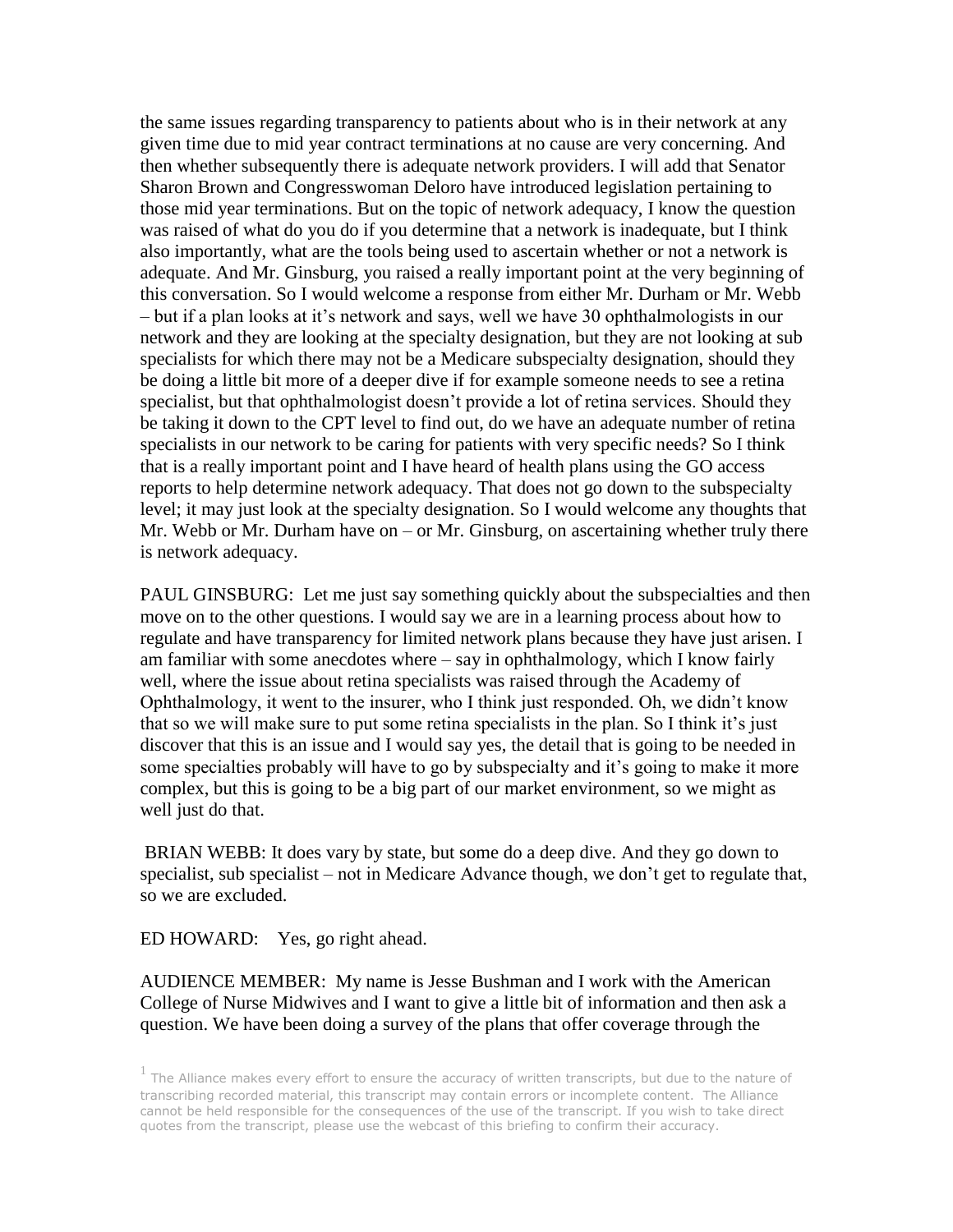exchanges – calling them and asking them about inclusion of nurse midwives and their services in the plans, provider network. What we have discovered is that of those who responded to our survey, which is about a third of the plans, 15% of them flat out do not include a nurse midwife in their network at all. About 40% of them do not cover birth centers either and about 35% of them do not pay the nurse midwives at the same rate that they pay the physician for the same services being provided. And my question is, in the regulation, CMS very carefully stayed away from dictating what types of providers would need to be included in a plan. So the insurers could have the flexibility to do exactly what we are talking about and maintain lower levels of premiums. That is understandable. But my question is, in our case, the CNM's are attending 8% of the births that occur in the country, which is fairly significant. And maternity and newborn care is a required part of the essential health benefits package and so I would look at that and I would – I think I could argue reasonably that that's a provider type that should be included in a plans network. I'm wondering how you make decisions about what types of providers are and are not going to be in your network and what is the criteria? I think if I was to argue that a plan could include a few family practice docs doing deliveries and therefore did not need to include any Ob's, I think people would say that was unreasonable. So my question is, where is the line and how do you decide when is a certain provider type necessary for inclusion in your network?

ED HOWARD: Is that an NAIC question, Brian?

BRIAN WEBB: No. We check to see if all the ones required by law are in there. So that is what we do.

ED HOWARD: Dan, you are the default second place answerer.

DANIEL DURHAM: Again, we talked about this previously. To be a qualified health plan, the plans have to be certified and part of that certification process is review of how they meet the network adequacy standards. And if you don't meet those standards, you are not a qualified health plan to participate on the exchange. And OCMS is looking at this this year, they required health plans to submit a lot more information in terms of who is in their provider networks. The names of the doctors, the hospitals and the like and so they have all this data now, the plans have supplied it, so they can do a test using the software that they have to make a determination whether or not they believe the network is adequate based on their standards. If it's not, then they can work with the plan to get it to a place where it needs to be to get it certified. So it really depends largely upon the rules and the regulations that are applied to meet the certification, but I would also add that there is a measure of choice here. Some plans go beyond what other plans are doing and they may have a higher price level because of that. Broader networks, lower out of pocket maximums, lower deductibles, but it comes usually with a higher premium in a platinum plan or a gold plan. So there are tradeoffs here that consumers need to look at before buying a plan.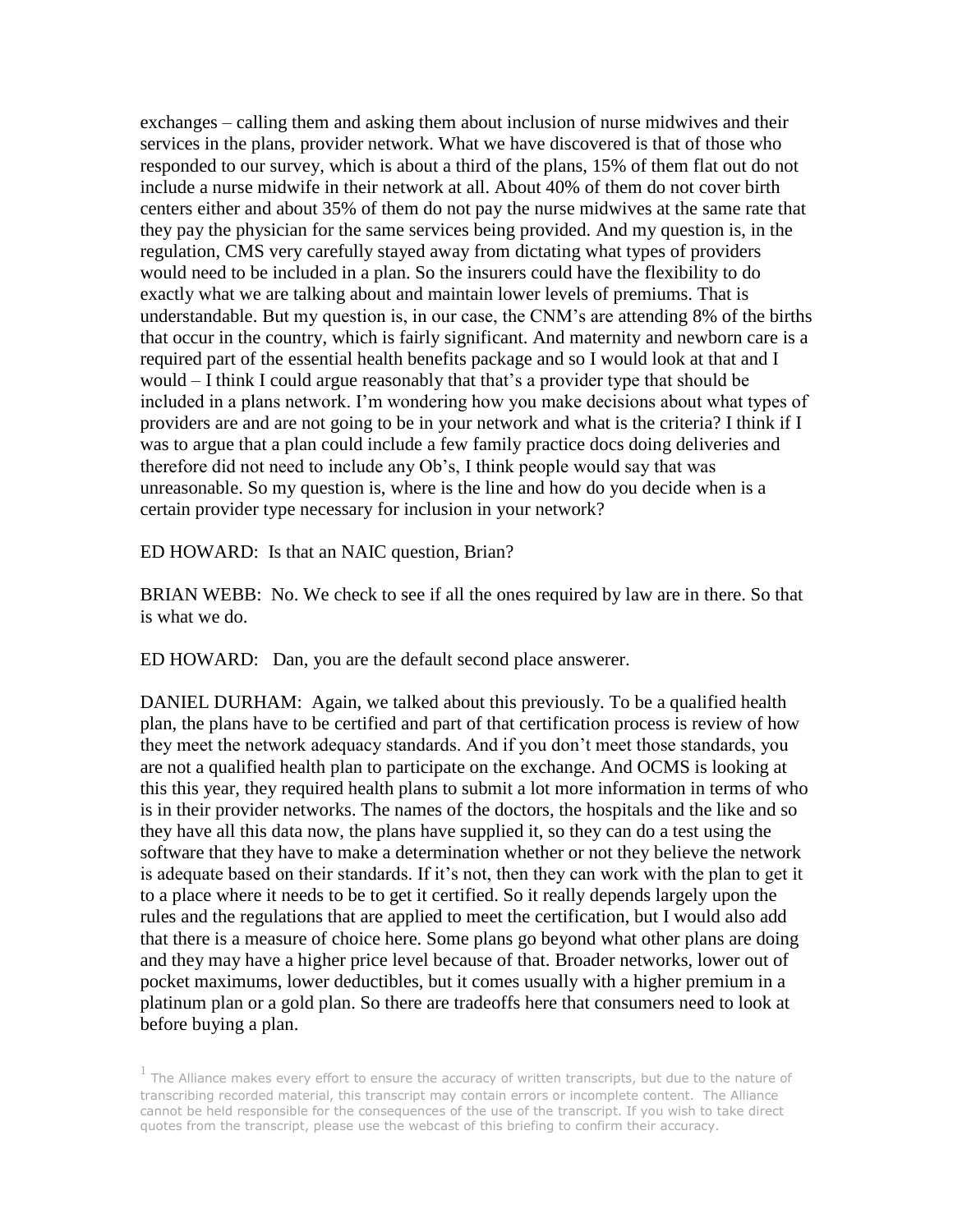AUDIENCE MEMBER: I would offer just one follow-up to that, and that is that from an insurer's standpoint, I'm not so much complaining about them as wanting to say that there is a huge opportunity for savings for the insurer to take advantage of because the practice pattern of the nurse/midwife is something that reduces the levels of interventions and therefore reduces cost. Because I don't see it so much as a complaint against the insurance companies as something that we can do to educate them to say, here is an opportunity for savings. And I think it would result in savings for your members as well.

PAUL GINSBURG: Well, I agree with you. A lot too depends on state laws. I mean, we would like to see states go to a place where nurse practitioners can practice to the top of their license. For other providers as well, so we could take advantage of those types of cost savings while preserving quality.

### AUDIENCE MEMBER: Thank you.

ED HOWARD: If I can ask you to suspend for just a moment. I wanted to take just a couple of the questions that have come in on cards, which actually dovetails very nicely with a couple of questions that we have received in advance. It has to do with the question of essential community providers. First of all, I want to make sure that everybody knows what an essential community provider is and so I would like one of our expert panelists to take a crack at that. But the ACA requires plans to include substantial numbers of them, whatever they are. And they are particularly important to the lower and moderate income folks and isolated populations that Katherine was talking about. How effective is the regulatory device which I think is a threshold of saying that you need to have 20% of all of the essential community providers with a change pending to raise that to 30%. Is that the appropriate way to assure that folks can find the providers they need?

BRIAN WEBB: I mean, as far as the ending I see in our work on the model, we are just going to have to put in what that requirement is. As far as the regulation, we are looking at it, especially when it comes to some of the Native American and Alaska natives and what they have to do there. Have to at least try to get a contract with them, whether they can get one or not is the question. And there is a lot of things involved in that. That is going to have to be something that kind of evolves over time. We have the thresholds in place and now we have to look at how we can enforce that, what is necessary, and that is something we are looking at with our model. Get the thresholds in there, but then from there, how do we move forward and how do we regulate and make sure that they are contracting with them and reaching out to them and what those things mean. So it will take time, but we are working on it.

#### ED HOWARD: Katherine?

 $<sup>1</sup>$  The Alliance makes every effort to ensure the accuracy of written transcripts, but due to the nature of</sup> transcribing recorded material, this transcript may contain errors or incomplete content. The Alliance cannot be held responsible for the consequences of the use of the transcript. If you wish to take direct quotes from the transcript, please use the webcast of this briefing to confirm their accuracy.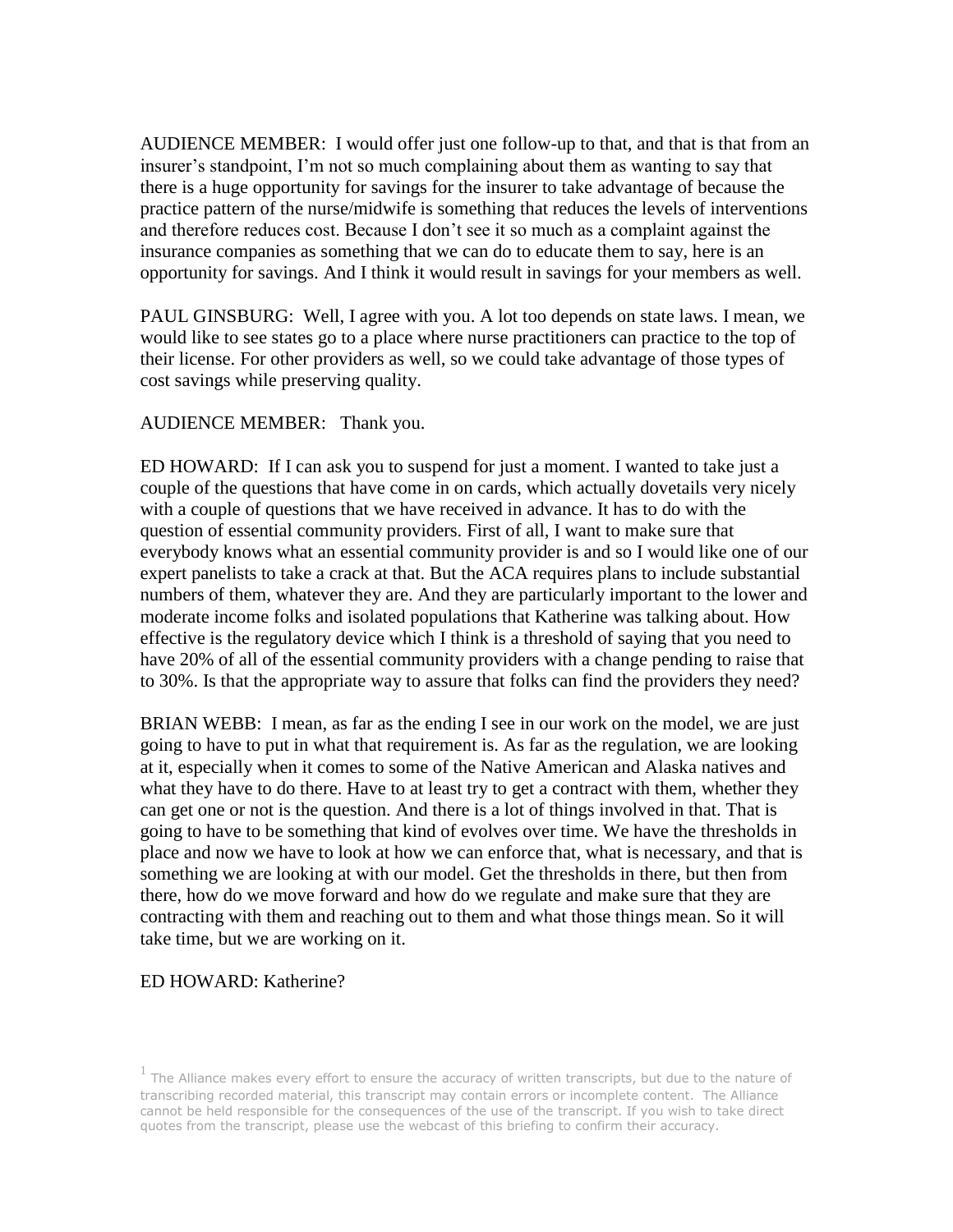KATHERINE ARBUCKLE: Yeah, I couldn't comment on this 20% the right number or 30% - obviously it depends on market success, access and etcetera, but I will say that we are supportive of essential provider requirements. Given our history and our footprint, we do a lot of work and partner with federally qualified health clinics as well as we are the safety net provider in many of our communities, certainly right here in Washington DC, we do a lot of work with Unity, the FQHC here. So we are just proponents for making sure that is coverage there to serve the poor and the vulnerable.

PAUL GINSBURG: I will just add, the threshold has increased for 2015, so in 2014 plans participating in the exchange had to include 20% of essential community providers in their area and now it's 30% for 2015 and so plans are meeting that regulation, but again it comes at a tradeoff in terms of price to the extent you continue to expand the network access requirements and health plans. That in turn will lead to higher premiums, so we have to be cognizant of that tradeoff as we look to further regulate and restrict plans ability to provide that kind of high value to consumers.

ED HOWARD: We have just a few minutes left if we are going to get this question and maybe a couple from cards before we finish, but I would ask you to fill out the blue evaluation forms while we are finishing up the conversation so we can get some feedback from you about this program and others that we might do. Yes sir, thank you.

AUDIENCE MEMBER: Hi, my name is Doug Jacobs, I am a medical student and also an intern with HHS. I understand that health insurance companies, they are using value as a way to select physicians. My concern is that they would also exclude physicians who treat sicker patients because those physicians would be more costly to include in the network. So I was wondering, is this happening? Also if anything is being done to prevent it from happening?

DANIEL DURHAM: I have seen no evidence of that.

PAUL GINSBURG: Yeah, I would say that when insurers are trying to look at value, which to me has two dimensions besides price. They are looking at broader measures of costs to see – for an episode of care or for a period of time, which provider is less expensive. Then there is the quality dimension. I would think that insurers would want to adjust for different patient populations, but what they can effectively do is an open question. So it's probably not ideal now. Hopefully it will get better.

BRIAN WEBB: I would just note that in our model and something to look for, is that non-discrimination, that you are not contracting with providers because they happen to care for certain types of diseases or groups of people. So that is something that we look for and will continue to look at that as we move forward.

 $<sup>1</sup>$  The Alliance makes every effort to ensure the accuracy of written transcripts, but due to the nature of</sup> transcribing recorded material, this transcript may contain errors or incomplete content. The Alliance cannot be held responsible for the consequences of the use of the transcript. If you wish to take direct quotes from the transcript, please use the webcast of this briefing to confirm their accuracy.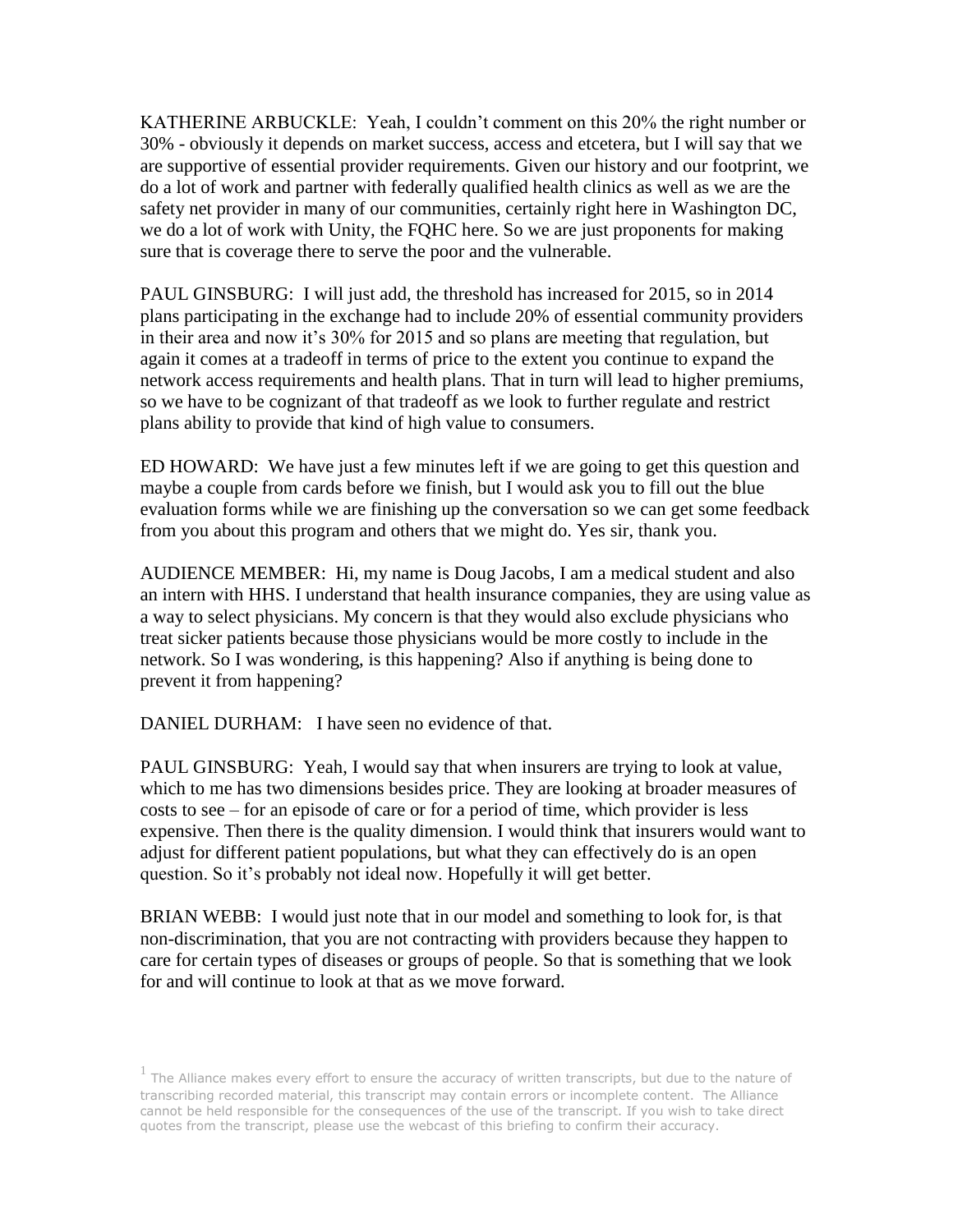ED HOWARD: We have a question here that would go initially to Dan. Providers listed on plan networks may not be accepting new patients – how do plans inform current enrollees and potential enrollees about which providers are truly available?

DANIEL DURHAM: That is an important question and that is one thing that plans are committed to, to provide up to date provider networks on their website, but it's a two way street. If a provider is no longer taking new patients and they fail to communicate that to the plan and the plan tries to make it very easy for them to do so through special call in lines and the like, but part of this rests on the provider to let the plan know when they are no longer taking new patients. So we have to work on this collaboratively to make sure that consumers have the latest information.

KATHERINE ARBUCKLE: That is a fair comment. The providers need to be in contact with the plans for sure. I can tell you, in our health system, if someone is calling for an appointment and that physician has reached capacity, cannot take the patient, we will ensure that they get referred to someone who can, within the area. But that is our practice. I don't know that that is any regulation or requirement.

ED HOWARD: Brian, anything? If I can go back to the related question of the – not completely accurate at directories or mid year cancellations as opposed to physicians who aren't taking new patients. Who bears the burden of the lag in information? Is it the patient, is it the provider, is it the plan? What happens when that surprise bill shows up? Whose surprise is it?

DANIEL DURHAM: It depends on the circumstance. We think it's important that, for example, hospitals that are in the network of the plan, but employ anesthesiologists or pathologists or other specialists in their hospital, that are not in the plan, they have a responsibility of notifying the patient before they go under surgery to say, well this particular anesthesiologist is not participating in the plan that the hospital is and so it could result in higher out of pocket costs. So we think there is some responsibility there on the hospital side and that type of situation.

PAUL GINSBURG: One thing I can add is that outside of this issue of networks that a number of states have put restrictions as to how much these out of network physicians can charge. These anesthesiologists and other hospital based physicians where consumers are just not in the position to make those judgments.

KATHERINE ARBUCKLE: I would like to add just one comment to this point and I do believe that yes, the providers are standing in the relationship with the patient and as we have done, we are educated we are working with them to know which providers are in their networks and not, but I do come back to  $-$  as the patient or family is signing up for a network, they are entitled to know who is in, who is not, and we do see that education requirement needs to be provided by the plans and probably something in much more

 $<sup>1</sup>$  The Alliance makes every effort to ensure the accuracy of written transcripts, but due to the nature of</sup> transcribing recorded material, this transcript may contain errors or incomplete content. The Alliance cannot be held responsible for the consequences of the use of the transcript. If you wish to take direct quotes from the transcript, please use the webcast of this briefing to confirm their accuracy.